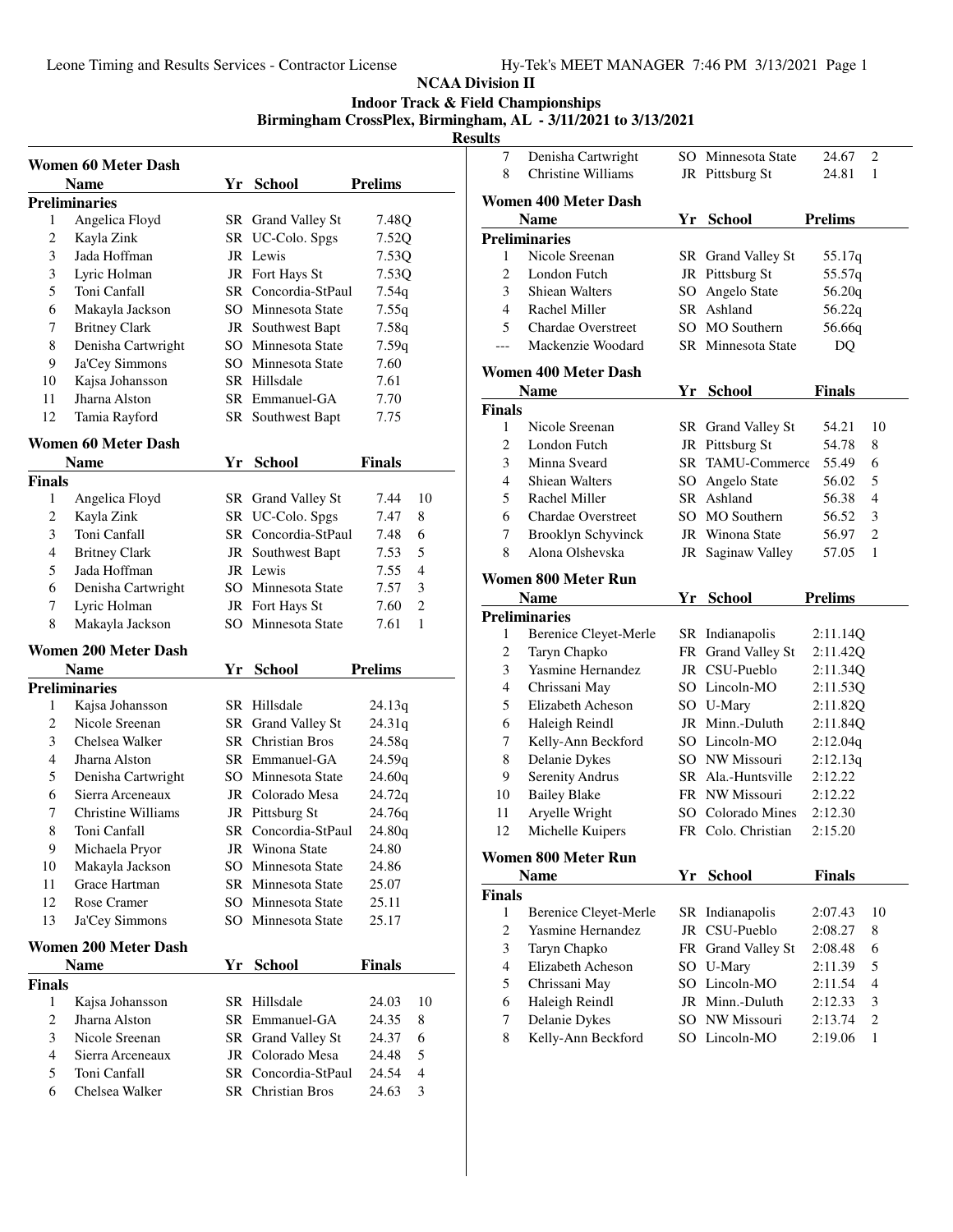**Indoor Track & Field Championships**

**Birmingham CrossPlex, Birmingham, AL - 3/11/2021 to 3/13/2021**

|                | Women 1 Mile Run        |    |                            |                |                |
|----------------|-------------------------|----|----------------------------|----------------|----------------|
|                | <b>Name</b>             | Yr | <b>School</b>              | <b>Prelims</b> |                |
|                | <b>Preliminaries</b>    |    |                            |                |                |
| 1              | Allie Ludge             |    | SR Grand Valley St         | 4:51.55Q       |                |
| $\overline{c}$ | <b>Hailey Streff</b>    |    | JR CSU-Pueblo              | 4:51.78Q       |                |
| 3              | Stephanie Cotter        |    | JR Adams State             | 4:51.59Q       |                |
| 4              | PJ English              |    | SO Augustana-SD            | 4:52.07Q       |                |
| 5              | Klaudia O'Malley        |    | SO Grand Valley St         | 4:51.77Q       |                |
| 6              | Riley McGrath           |    | SO UC-Colo. Spgs           | 4:52.22Q       |                |
| 7              | Nicolette Schmidt       | JR | Augustana-SD               | 4:53.60q       |                |
| 8              | Maryssa Depies          | SR | Hillsdale                  | 4:53.73q       |                |
| 9              | Layla Almasri           |    | SR UC-Colo. Spgs           | 4:53.97q       |                |
| 10             | Taylor Hestekin         |    | JR U-Mary                  | 4:55.37        |                |
| 11             | Xiomara Robinson        | JR | <b>Black Hills St</b>      | 4:55.66        |                |
| 12             | Meagan Schenk           |    | SR Augustana-SD            | 4:56.34        |                |
| 13             | Callin Naddy            |    | JR Augustana-SD            | 4:58.11        |                |
|                | Women 1 Mile Run        |    |                            |                |                |
|                | Name                    |    | Yr School                  | <b>Finals</b>  |                |
| Finals         |                         |    |                            |                |                |
| 1              | Stephanie Cotter        |    | JR Adams State             | 4:51.72        | 10             |
| 2              | <b>Hailey Streff</b>    |    | JR CSU-Pueblo              | 4:52.82        | 8              |
| 3              | Klaudia O'Malley        |    | SO Grand Valley St         | 4:54.84        | 6              |
| $\overline{4}$ | Allie Ludge             |    | SR Grand Valley St         | 4:55.42        | 5              |
| 5              | PJ English              |    | SO Augustana-SD            | 4:57.00        | 4              |
| 6              | Nicolette Schmidt       |    | JR Augustana-SD            | 4:57.55        | 3              |
| 7              | <b>Riley McGrath</b>    |    | SO UC-Colo. Spgs           | 4:57.80        | $\overline{c}$ |
| 8              | Maryssa Depies          |    | SR Hillsdale               | 4:57.82        | 1              |
| 9              | Layla Almasri           |    | SR UC-Colo. Spgs           | 5:00.28        |                |
|                | Women 3000 Meter Run    |    |                            |                |                |
|                | Name                    | Yr | <b>School</b>              | Finals         |                |
| <b>Finals</b>  |                         |    |                            |                |                |
| 1              | Celine Ritter           |    | SR Lee (Tenn.)             | 9:22.03        | 10             |
| 2              | Hannah Roeske           | JR | Grand Valley St            | 9:23.07        | 8              |
| 3              | Mackenna Curtis-Collins | JR | Malone                     | 9:23.41        | 6              |
| 4              | Florance Uwajeneza      |    | JR West Texas A&M 9:23.44  |                | 5              |
| 5              | Lauren Bailey           | SR | Indianapolis               | 9:28.98        | 4              |
| 6              | Jessica Gockley         |    | SR Grand Valley St         | 9:32.32        | 3              |
| 7              | Alexa Leppelmeier       |    | SR Walsh                   | 9:32.98        | $\overline{c}$ |
| 8              | Zoe Baker               |    | SO Colorado Mines          | 9:35.18        | 1              |
| 9              | Klaudia O'Malley        |    | SO Grand Valley St         | 9:36.94        |                |
| 10             | Chloe Flora             |    | SR Lee (Tenn.)             | 9:39.37        |                |
| 11             | Erin Norton             |    | SR MSU Denver              | 9:48.14        |                |
| 12             | Mckenna Cavanaugh       |    | SO So. Indiana             | 9:54.55        |                |
| ---            | Allie Ludge             |    | SR Grand Valley St         | <b>DNF</b>     |                |
|                | Women 5000 Meter Run    |    |                            |                |                |
|                | Name                    |    | Yr School                  | <b>Finals</b>  |                |
| <b>Finals</b>  |                         |    |                            |                |                |
| 1              | Lauren Bailey           |    | SR Indianapolis            | 16:03.98       | 10             |
| 2              | Florance Uwajeneza      |    | JR West Texas A&M16:10.32  |                | 8              |
| 3              | Zoe Baker               |    | SO Colorado Mines 16:25.64 |                | 6              |
| 4              | Jennifer Comastri       |    | SR So. Indiana             | 16:27.76       | 5              |

| unus           |                                              |    |                                            |               |                |
|----------------|----------------------------------------------|----|--------------------------------------------|---------------|----------------|
| 5              | Jessica Gockley                              |    | SR Grand Valley St                         | 16:29.77      | 4              |
| 6              | Kayce Rypma                                  |    | SO Grand Valley St                         | 16:50.30      | 3              |
| 7              | <b>Brianna Robles</b>                        |    | SO Adams State                             | 16:51.24      | $\overline{2}$ |
| 8              | Molly Maksin                                 |    | FR Colorado Mines                          | 16:56.86      | 1              |
| 9              | Lynsey Amthor                                |    | SO Grand Valley St                         | 17:08.81      |                |
| 10             | Erin Norton                                  |    | SR MSU Denver                              | 17:09.83      |                |
| 11             | Justine Glass                                |    | SR Montevallo                              | 17:24.69      |                |
| 12             | Toni Moore                                   |    | SR Lee (Tenn.)                             | 17:28.26      |                |
| 13             | Hannah Ellis                                 |    | JR UC-Colo. Spgs                           | 17:41.71      |                |
|                |                                              |    |                                            |               |                |
|                | <b>Women 60 Meter Hurdles</b>                |    |                                            |               |                |
|                | <b>Name</b>                                  |    | Yr School                                  | Prelims       |                |
|                | <b>Preliminaries</b>                         |    |                                            |               |                |
| 1              | Denisha Cartwright                           |    | SO Minnesota State                         | 8.48Q         |                |
| 2              | Cheyenne Williamson                          |    | SO Saginaw Valley                          | 8.55Q         |                |
| 3              | Cornesia Calhoun-White                       |    | SO MO Southern                             | 8.66Q         |                |
| $\overline{4}$ | Chelsea Walker                               |    | <b>SR</b> Christian Bros                   | 8.66Q         |                |
| 5              | Claire Luallen                               |    | JR MO Southern                             | 8.75q         |                |
| 6              | Laia Gonzalez                                |    | SR Cen Missouri                            | 8.76q         |                |
| 7              | Mackenzie Keune                              |    | SR Minnesota State                         | 8.77q         |                |
| 8              | Precious Olatunji                            |    | FR MO Southern                             | 8.83q         |                |
| 9              | Tereza Bolibruch                             |    | JR U-Mary                                  | 8.87          |                |
| 10             | Rajiah Andrews                               | JR | Tiffin                                     | 8.88          |                |
| 11             | Mckenzie Connor                              |    | FR Mount Olive                             | 8.95          |                |
|                |                                              |    |                                            |               |                |
|                | <b>Women 60 Meter Hurdles</b>                |    |                                            |               |                |
|                | <b>Name</b>                                  |    | Yr School                                  | <b>Finals</b> |                |
| <b>Finals</b>  |                                              |    |                                            |               |                |
| 1              | Cheyenne Williamson                          |    | SO Saginaw Valley                          | 8.41          | 10             |
| 2              | Denisha Cartwright                           |    | SO Minnesota State                         | 8.50          | 8              |
| 3              | Claire Luallen                               |    | JR MO Southern                             | 8.62          | 6              |
| $\overline{4}$ | Precious Olatunji                            |    | FR MO Southern                             | 8.67          | 5              |
| 5              | Chelsea Walker                               |    | <b>SR</b> Christian Bros                   | 8.68          | 4              |
| 6              | Mackenzie Keune                              |    | SR Minnesota State                         | 8.78          | 3              |
| 7              | Cornesia Calhoun-White                       |    | SO MO Southern                             | 8.87          | 2              |
| 8              | Laia Gonzalez                                |    | SR Cen Missouri                            | 8.90          | 1              |
|                | <b>Women 4x400 Meter Relay</b>               |    |                                            |               |                |
|                | Team                                         |    | <b>Relay</b>                               | <b>Finals</b> |                |
|                |                                              |    |                                            |               |                |
| Finals<br>1    |                                              |    |                                            |               |                |
|                |                                              |    |                                            |               |                |
|                | Colorado Mesa                                |    |                                            | 3:47.09       | 10             |
|                | 1) Jill Payne SR                             |    | 2) Mica Jenrette SO                        |               |                |
|                | 3) Sierra Arceneaux JR                       |    | 4) McKenna Molder SO                       |               |                |
| 2              | Hillsdale                                    |    |                                            | 3:47.45       | 8              |
|                | 1) Shura Ermakov FR                          |    | 2) Dakota Stamm SO                         |               |                |
|                | 3) Alanna O'Leary JR                         |    | 4) Kajsa Johansson SR                      |               |                |
| 3              | Minnesota State                              |    |                                            | 3:47.55       | 6              |
|                | 1) Nyeaee Robins FR                          |    | 2) Mackenzie Keune SR                      |               |                |
|                | 3) Denisha Cartwright SO                     |    | 4) Mackenzie Woodard SR                    |               |                |
| 4              | <b>Grand Valley State</b>                    |    |                                            | 3:47.91       | 5              |
|                | 1) Jessica Eby SR                            |    | 2) Marcedes Chandler FR                    |               |                |
| 5              | 3) Taryn Chapko FR                           |    | 4) Nicole Sreenan SR                       |               | 4              |
|                | Lincoln (Mo.)                                |    |                                            | 3:48.39       |                |
|                | 1) Kimone Campbell SO<br>3) Aliyah George SO |    | 2) Maria Diamond FR<br>4) Chrissani May SO |               |                |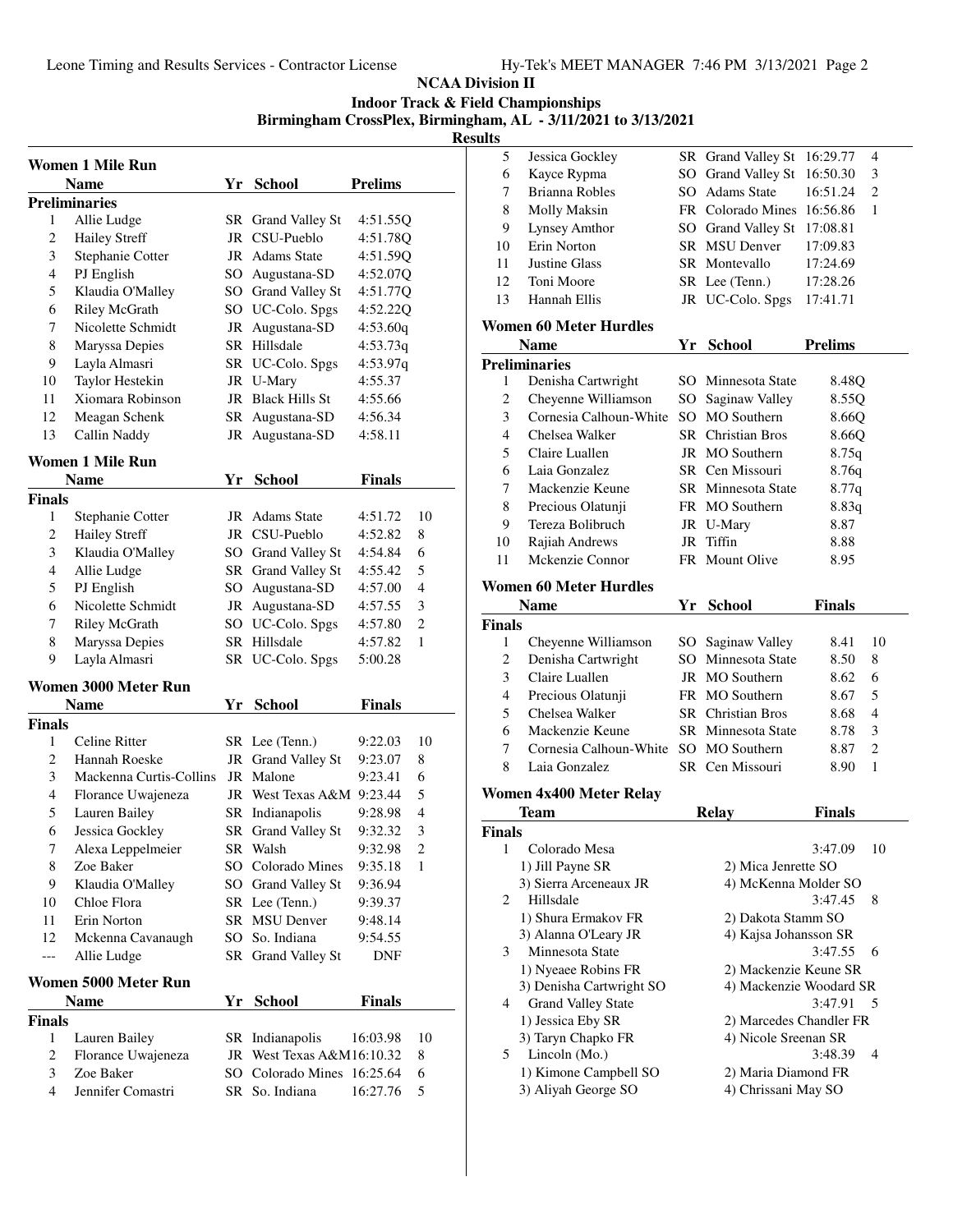#### **NCAA Division II**

**Indoor Track & Field Championships**

**Birmingham CrossPlex, Birmingham, AL - 3/11/2021 to 3/13/2021**

|               | Finals  (Women 4x400 Meter Relay) |                          |               |                |                | <b>Women High Jump</b>  |     |                     |                   |                |
|---------------|-----------------------------------|--------------------------|---------------|----------------|----------------|-------------------------|-----|---------------------|-------------------|----------------|
|               | <b>Team</b>                       | <b>Relay</b>             | <b>Finals</b> |                |                | <b>Name</b>             |     | Yr School           | <b>Finals</b>     |                |
| 6             | Winona State                      |                          | 3:48.58       | 3              | <b>Finals</b>  |                         |     |                     |                   |                |
|               | 1) Kalley Harris SR               | 2) Kendall Zeman JR      |               |                | 1              | Alexandra Hart          |     | FR Fort Hays St     | 1.83 <sub>m</sub> | - 10           |
|               | 3) Maddy Pietz JR                 | 4) Brooklyn Schyvinck JR |               |                | 2              | Mercedeez Francis       |     | SR Tiffin           | 1.74m             | 8              |
| 7             | Central Missouri                  |                          | $3:50.94$ 2   |                | 3              | Marisa Gwinner          |     | JR Tiffin           | 1.74m             | 6              |
|               | 1) Alex Foote JR                  | 2) Laia Gonzalez SR      |               |                | $\overline{4}$ |                         |     |                     |                   |                |
|               | 3) Hope Thiel SO                  | 4) Destiney Nash SR      |               |                |                | Mearah Miedema          |     | SR Augustana-SD     | 1.71m             | 5              |
| 8             | Angelo State                      |                          | 3:53.55       | 1              | 5              | Tava Berg               |     | JR Northern State   | 1.71 <sub>m</sub> | $\overline{4}$ |
|               | 1) Shiean Walters SO              | 2) Zykia McDaniel SO     |               |                | 6              | Jada Shanklin           |     | SO NW Missouri      | 1.71m             | 2              |
|               | 3) Genevie Rivera JR              | 4) Sarah Porter JR       |               |                | 6              | Hannah Vanbuskirk       |     | SR Cen Missouri     | 1.71m             | 2              |
| 9             | Saginaw Valley                    |                          | 3:54.19       |                | 6              | <b>Brooke Mangas</b>    |     | SR Findlay          | 1.71m             | 2              |
|               | 1) Cheyenne Williamson SO         | 2) Kelsey Landra JR      |               |                | 9              | Josie Coffey            |     | FR Colorado Mesa    | 1.71m             |                |
|               | 3) Alona Olshevska JR             | 4) Jenna Picard FR       |               |                | 10             | Arika Robinson          |     | JR Concordia-StPaul | 1.68m             |                |
| 10            | Oklahoma Baptist                  |                          | 3:54.24       |                | 11             | Meleah Ridenour         |     | SR Southwest Bapt   | 1.68m             |                |
|               | 1) Mary McKey FR                  | 2) Tizhane Brooks JR     |               |                | 12             | Abena Sey               |     | SR Cen Oklahoma     | 1.68m             |                |
|               | 3) Brooklynn James SR             | 4) Taylor James JR       |               |                | $---$          | Lydia Pavlenko          |     | JR UC-Colo. Spgs    | <b>NH</b>         |                |
|               |                                   |                          |               |                |                |                         |     |                     |                   |                |
|               | <b>Women Distance Medley</b>      |                          |               |                |                | <b>Women Pole Vault</b> |     |                     |                   |                |
|               | <b>Team</b>                       | <b>Relay</b>             | <b>Finals</b> |                |                | <b>Name</b>             |     | Yr School           | <b>Finals</b>     |                |
| <b>Finals</b> |                                   |                          |               |                | <b>Finals</b>  |                         |     |                     |                   |                |
| 1             | <b>Grand Valley State</b>         |                          | 11:21.94      | 10             | 1              | Ellianne Kimes          |     | SR Grand Valley St  | 4.15m             | - 10           |
|               | 1) Hannah Roeske JR               | 2) Jessica Eby SR        |               |                | 2              | Virgi Scardanzan        |     | SR Washburn         | 4.05m             | 8              |
|               | 3) Taryn Chapko FR                | 4) Allie Ludge SR        |               |                | 3              | Morgan England          |     | SO Findlay          | 4.05m             | 5.5            |
| 2             | CSU-Pueblo                        |                          | 11:33.55      | 8              | 3              | Madi Wulfekotter        |     | JR Cen Missouri     | 4.05m             | 5.5            |
|               | 1) Hailey Streff JR               | 2) Lauren Fairchild SR   |               |                | 5              | Cassie Jennings         |     | SR Cen Missouri     | 4.05m             | $\overline{4}$ |
|               | 3) Margot Thomas FR               | 4) Yasmine Hernandez JR  |               |                | 6              | Erica Keeble            |     | JR SD Mines         | 4.05m             | 3              |
| 3             | Southwest Baptist                 |                          | 11:35.54      | 6              | 7              | Haven Lander            |     | SR Pittsburg St     | 4.05m             | 2              |
|               | 1) Tabitha Weber JR               | 2) Zara Brown FR         |               |                | 8              | Carly Livingston        |     | SR Grand Valley St  | 3.95m             | -1             |
|               | 3) Alexis Barber SO               | 4) Elysia Burgos JR      |               |                | 9              | <b>Brittney Clark</b>   |     | JR Indianapolis     | 3.95m             |                |
| 4             | Augustana (S.D.)                  |                          | 11:35.55      | 5              | 9              | Hannah Miller           | SO. | Colorado Mines      | 3.95m             |                |
|               | 1) PJ English SO                  | 2) Sydney Mudgett SR     |               |                | 9              | Jordyn Huneke           |     | JR Northern State   | 3.95m             |                |
|               | 3) Cami Streff SO                 | 4) Nicolette Schmidt JR  |               |                | 12             | Rachael Mayberry        |     | SR Washburn         | 3.80m             |                |
| 5             | Saginaw Valley                    |                          | 11:41.15      | $\overline{4}$ | 12             |                         |     | SO Findlay          |                   |                |
|               | 1) Jenna Keiser SR                | 2) Alona Olshevska JR    |               |                |                | Lindsey Kluesener       |     |                     | 3.80m             |                |
|               | 3) Lauren Buckner SO              | 4) Alexa Keiser FR       |               |                | 14             | Madeline Hayes          |     | JR Tiffin           | 3.80m             |                |
| 6             | Southern Indiana                  |                          | 11:41.37      | 3              |                | <b>Women Long Jump</b>  |     |                     |                   |                |
|               | 1) Allison Morphew FR             | 2) Kaylee Lane SO        |               |                |                | <b>Name</b>             |     | Yr School           | <b>Finals</b>     |                |
|               | 3) Emma Brown JR                  | 4) Mckenna Cavanaugh SO  |               |                | <b>Finals</b>  |                         |     |                     |                   |                |
| 7             | <b>Black Hills State</b>          |                          | 11:41.97      | 2              | 1              | Cheyenne Williamson     |     | SO Saginaw Valley   | 6.35m             | - 10           |
|               | 1) Ruby Lindquist JR              | 2) Mikayla Tracy SO      |               |                | 2              | Marie-Jeanne Ourega     |     | FR Academy of Art   | $6.13m$ 8         |                |
|               | 3) Taylor Lundquist JR            | 4) Xiomara Robinson JR   |               |                | 3              | Hannah Meek             |     | SR UC-Colo. Spgs    | 6.09 <sub>m</sub> |                |
| 8             | UC-Colo. Spgs.                    |                          | 11:45.70      | - 1            |                |                         |     | SR CSU-Pueblo       | 5.96m             | $6^{\circ}$    |
|               | 1) Riley McGrath SO               | 2) Dejah Glover SR       |               |                | 4              | Lauren Fairchild        |     |                     |                   | 5              |
|               | 3) Elinor Enderle SR              | 4) Layla Almasri SR      |               |                | 5              | Elise Ulseth            |     | JR Queens-NC        | 5.87m             | $\overline{4}$ |
| 9             | West Texas A&M                    |                          | 11:56.39      |                | 6              | Emelia Burris           |     | SR St. Cloud St     | 5.81m             | 3              |
|               | 1) Raquel Chavez FR               | 2) Luisa Neumann FR      |               |                | 7              | Claire Luallen          |     | JR MO Southern      | 5.81m             | 2              |
|               | 3) Eleonora Curtabbi SO           | 4) Florance Uwajeneza JR |               |                | 8              | Jazilee Williams        |     | SR Tiffin           | 5.78m             | -1             |
| 10            | Colorado Mines                    |                          | 12:12.64      |                | 9              | Asia Anderson           |     | SR Pittsburg St     | 5.78m             |                |
|               | 1) Heather Keniry JR              | 2) Randi Higashi SO      |               |                | 10             | Kayla Goodwin           |     | FR Cen Missouri     | 5.72m             |                |
|               | 3) Aryelle Wright SO              | 4) Madeline Geesen SR    |               |                | 11             | Meleah Ridenour         |     | SR Southwest Bapt   | 5.62m             |                |
|               |                                   |                          |               |                | 12             | Makayla Jackson         |     | SO Minnesota State  | 5.48m             |                |
|               |                                   |                          |               |                | 13             | Mariah Williams         |     | SO Minnesota State  | 5.19m             |                |
|               |                                   |                          |               |                |                |                         |     |                     |                   |                |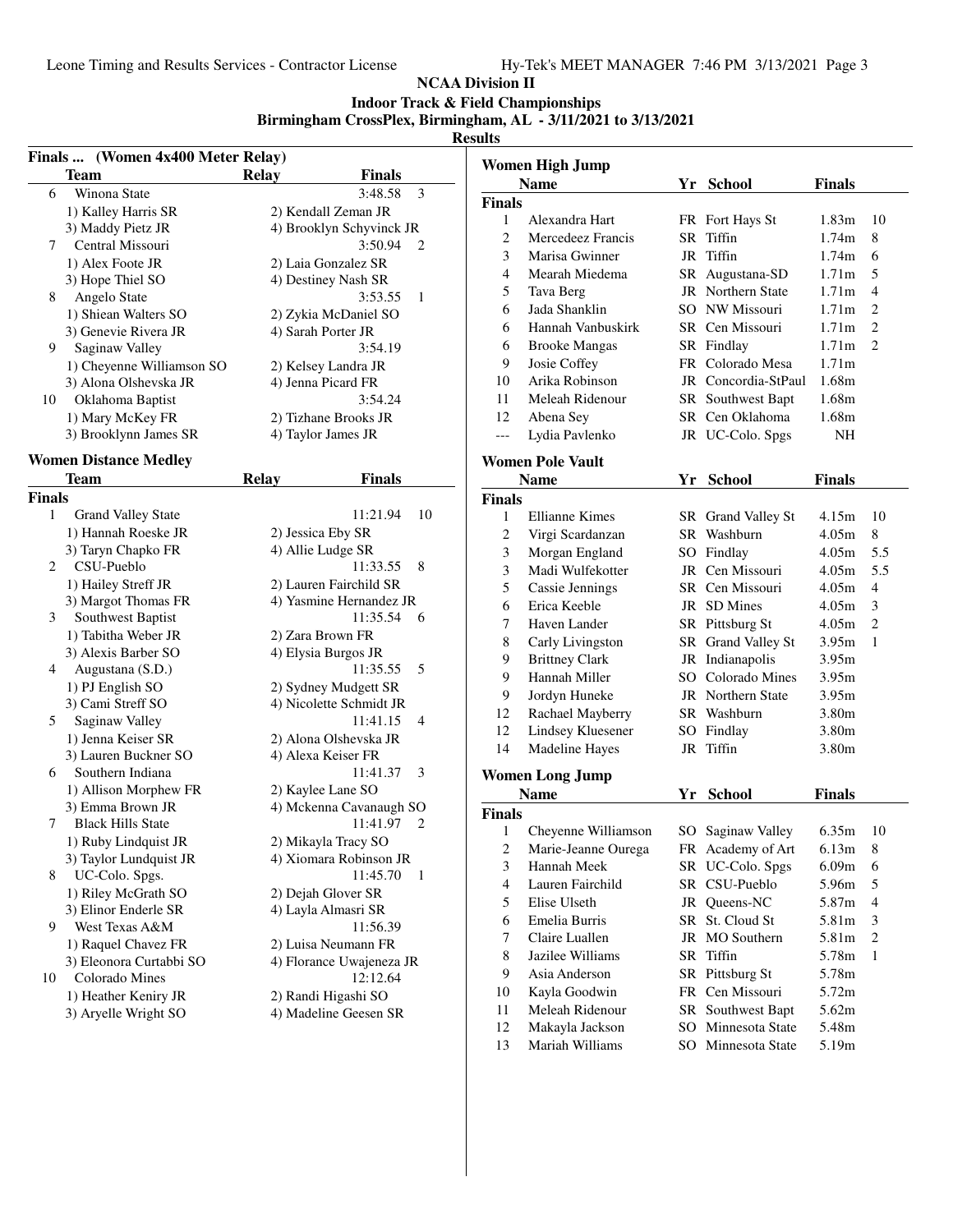**Indoor Track & Field Championships**

**Birmingham CrossPlex, Birmingham, AL - 3/11/2021 to 3/13/2021**

**Results**

|               | <b>Women Triple Jump</b><br>Name            |     | Yr School                  | <b>Finals</b> |                |
|---------------|---------------------------------------------|-----|----------------------------|---------------|----------------|
| <b>Finals</b> |                                             |     |                            |               |                |
| 1             | <b>Taylor Nelloms</b>                       |     | SO West Texas A&M 13.27m   |               | 10             |
| 2             | D'Andra Morris                              |     | SR U-Mary                  | 12.65m        | 8              |
| 3             | Tytavia Hardy                               |     | JR Mississippi Coll        | 12.56m        | 6              |
| 4             | Kayla Goodwin                               |     | FR Cen Missouri            | 12.48m        | 5              |
| 5             | Hannah Meek                                 |     | SR UC-Colo. Spgs           | 12.37m        | 4              |
| 6             | Flore Gracia                                |     | JR West Texas A&M          | 12.32m        | 3              |
| 7             | Antonija Radic                              | JR  | Angelo State               | 12.29m        | 2              |
| 8             | Miriam Zanovello                            | SO. | West Texas A&M             | 12.25m        | 1              |
| 9             | Anna Laudizio                               |     | SR Lewis                   | 12.21m        |                |
| 10            | Auna Childress                              |     | FR Pittsburg St            | 12.20m        |                |
| 11            | Alecea Cardillo                             |     | JR Lewis                   | 12.20m        |                |
| 12            | Marie-Jeanne Ourega                         |     | FR Academy of Art          | 11.86m        |                |
|               | <b>Women Shot Put</b>                       |     |                            |               |                |
|               | <b>Name</b>                                 | Yr  | <b>School</b>              | Finals        |                |
| <b>Finals</b> |                                             |     |                            |               |                |
| 1             | Zada Swoopes                                |     | SR West Texas A&M          | 17.48m        | 10             |
| 2             | Ashlan Burton                               |     | SR Cen Missouri            | 15.80m        | 8              |
| 3             |                                             |     | JR Black Hills St          | 15.04m        | 6              |
| 4             | Kyla Sawvell<br>Zoe Christensen             |     |                            | 14.98m        | 5              |
|               |                                             |     | JR Bemidji State           |               | 4              |
| 5             | Ndidiamaka Anaraodo                         |     | JR Walsh                   | 14.80m        |                |
| 6             | Jenna McKinley                              |     | JR CSU-Pueblo              | 14.76m        | 3              |
| 7             | Katie Taylor                                |     | SR Minnesota State         | 14.47m        | 2              |
| 8             | Emma Hertz                                  |     | <b>JR</b> Sioux Falls      | 14.46m        | 1              |
| 9             | Alisha Straws                               |     | SR Cen Missouri            | 14.26m        |                |
| 10            | <b>Brea Perron</b>                          |     | SR Minnesota State         | 13.56m        |                |
| 11            | Nikita Maines                               |     | JR Hillsdale               | 13.21m        |                |
| 12            | Nicole Berry                                |     | JR Tiffin                  | 13.04m        |                |
| 13            | Emma Richards                               |     | SO Grand Valley St         | 12.94m        |                |
|               | <b>Women Weight Throw</b>                   |     |                            |               |                |
|               | <b>Name</b>                                 |     | Yr School                  | Finals        |                |
| <b>Finals</b> |                                             |     |                            |               |                |
| 1             | Katie Taylor                                | SR  | Minnesota State            | 21.17m        | 10             |
| 2             | Mckenzie Scheil                             | JR  | Wayne State-NE             | 20.15m        | 8              |
| 3             | Judith Essemiah                             | JR  | Grand Valley St            | 19.77m        | 6              |
| 4             | Brea Perron                                 |     | SR Minnesota State         | 19.54m        | 5              |
| 5             | Carrol Pauley                               |     | JR Ashland                 | 19.12m        | 4              |
| 6             | Tiara Schmidt                               |     | SR Nebraska-Kearney 18.96m |               | 3              |
| 7             | Emma Hertz                                  |     | JR Sioux Falls             | 18.93m        | $\overline{c}$ |
| 8             | Rebecca Manteuffel                          | SR  | SW Minnesota St 18.48m     |               | 1              |
| 9             | Gianna Dipippo                              |     | SR Ashland                 | 18.41m        |                |
| 10            | Ali Aldrich                                 | JR  | Saginaw Valley             | 17.94m        |                |
| 11            | Kyla Sawvell                                |     | JR Black Hills St          | 17.92m        |                |
| 12            | Kaylee Jensen                               |     | SR Minnesota State         | 17.79m        |                |
| 13            | Franesha Robinson-Mitche JR Grand Valley St |     |                            | 16.96m        |                |
| 14            | Sara Ramos                                  |     | JR Angelo State            | 14.89m        |                |
|               |                                             |     |                            |               |                |

|               | <b>Name</b>         | Yr School                | <b>Finals</b> |     |
|---------------|---------------------|--------------------------|---------------|-----|
| <b>Finals</b> |                     |                          |               |     |
| 1             | Mica Jenrette       | SO Colorado Mesa         | 2:16.59       | 870 |
| 2             | <b>Trace Mosby</b>  | JR Pittsburg St          | 2:19.19       | 835 |
| 3             | Cheyenne Williamson | SO Saginaw Valley        | 2:22.56       | 789 |
| 4             | Kayla Goodwin       | FR Cen Missouri          | 2:23.20       | 781 |
| 5             | Elise Ulseth        | JR Oueens-NC             | 2:24.58       | 762 |
| 6             | Elizabeth Schaefer  | SO Augustana-SD          | 2:25.43       | 751 |
| 7             | Hannah Vanbuskirk   | SR Cen Missouri          | 2:27.15       | 729 |
| 8             | Claire Luallen      | JR MO Southern           | 2:30.36       | 688 |
| 9             | Jazilee Williams    | SR Tiffin                | 2:41.92       | 551 |
| 10            | Meleah Ridenour     | <b>SR</b> Southwest Bapt | 2:45.20       | 515 |

#### Indoor Pentathlon: #1 Women 60 Meter Hurdles Indoor Pentathl

|                             | <b>Name</b>         | Yг | <b>School</b>            | <b>Finals</b> |       |
|-----------------------------|---------------------|----|--------------------------|---------------|-------|
| <b>Finals</b>               |                     |    |                          |               |       |
| 1                           | Cheyenne Williamson |    | SO Saginaw Valley        | 8.44          | 1,030 |
| $\mathcal{D}_{\mathcal{L}}$ | Elise Ulseth        |    | JR Queens-NC             | 8.60          | 995   |
| 3                           | Claire Luallen      |    | JR MO Southern           | 8.70          | 974   |
| 4                           | <b>Trace Mosby</b>  |    | JR Pittsburg St          | 8.71          | 971   |
| 5                           | Jazilee Williams    |    | SR Tiffin                | 8.74          | 965   |
| 6                           | Hannah Vanbuskirk   |    | SR Cen Missouri          | 8.77          | 959   |
| 7                           | Kayla Goodwin       |    | FR Cen Missouri          | 8.88          | 935   |
| 8                           | Elizabeth Schaefer  |    | SO Augustana-SD          | 8.91          | 929   |
| 9                           | Meleah Ridenour     |    | <b>SR</b> Southwest Bapt | 9.05          | 900   |
| 10                          | Mica Jenrette       |    | Colorado Mesa            | 9.26          | 856   |

#### **Indoor Pentathlon: #2 Women High Jump Indoor Pentathlon**

|               | Name                | Yг  | School                   | <b>Finals</b> |     |
|---------------|---------------------|-----|--------------------------|---------------|-----|
| <b>Finals</b> |                     |     |                          |               |     |
|               | Hannah Vanbuskirk   |     | SR Cen Missouri          | 1.76m         | 928 |
| 2             | <b>Trace Mosby</b>  |     | JR Pittsburg St          | 1.70m         | 855 |
| 2             | Elise Ulseth        |     | JR Oueens-NC             | 1.70m         | 855 |
| 4             | Jazilee Williams    |     | SR Tiffin                | 1.67m         | 818 |
| 4             | Cheyenne Williamson |     | SO Saginaw Valley        | 1.67m         | 818 |
| 6             | Elizabeth Schaefer  | SO. | Augustana-SD             | 1.64m         | 783 |
| 7             | Mica Jenrette       | SO. | Colorado Mesa            | 1.61m         | 747 |
| 7             | Meleah Ridenour     |     | <b>SR</b> Southwest Bapt | 1.61m         | 747 |
| 9             | Claire Luallen      |     | <b>JR</b> MO Southern    | 1.58m         | 712 |
| 9             | Kayla Goodwin       |     | FR Cen Missouri          | 1.58m         | 712 |

# **Indoor Pentathlon: #4 Women Long Jump Indoor Pentathlon**

|                             | <b>Name</b>         | Yг | <b>School</b>         | Finals |     |
|-----------------------------|---------------------|----|-----------------------|--------|-----|
| <b>Finals</b>               |                     |    |                       |        |     |
|                             | Cheyenne Williamson |    | SO Saginaw Valley     | 6.06m  | 868 |
| $\mathcal{D}_{\mathcal{A}}$ | Claire Luallen      |    | <b>JR</b> MO Southern | 5.77m  | 780 |
| 3                           | Kayla Goodwin       |    | FR Cen Missouri       | 5.74m  | 771 |
| 4                           | Elise Ulseth        |    | JR Oueens-NC          | 5.68m  | 753 |
| 5                           | <b>Trace Mosby</b>  |    | JR Pittsburg St       | 5.66m  | 747 |
| 6                           | Hannah Vanbuskirk   |    | SR Cen Missouri       | 5.56m  | 717 |
| 7                           | Mica Jenrette       |    | SO Colorado Mesa      | 5.55m  | 715 |
| 8                           | Jazilee Williams    |    | SR Tiffin             | 5.43m  | 680 |
| 9                           | Elizabeth Schaefer  |    | Augustana-SD          | 5.25m  | 628 |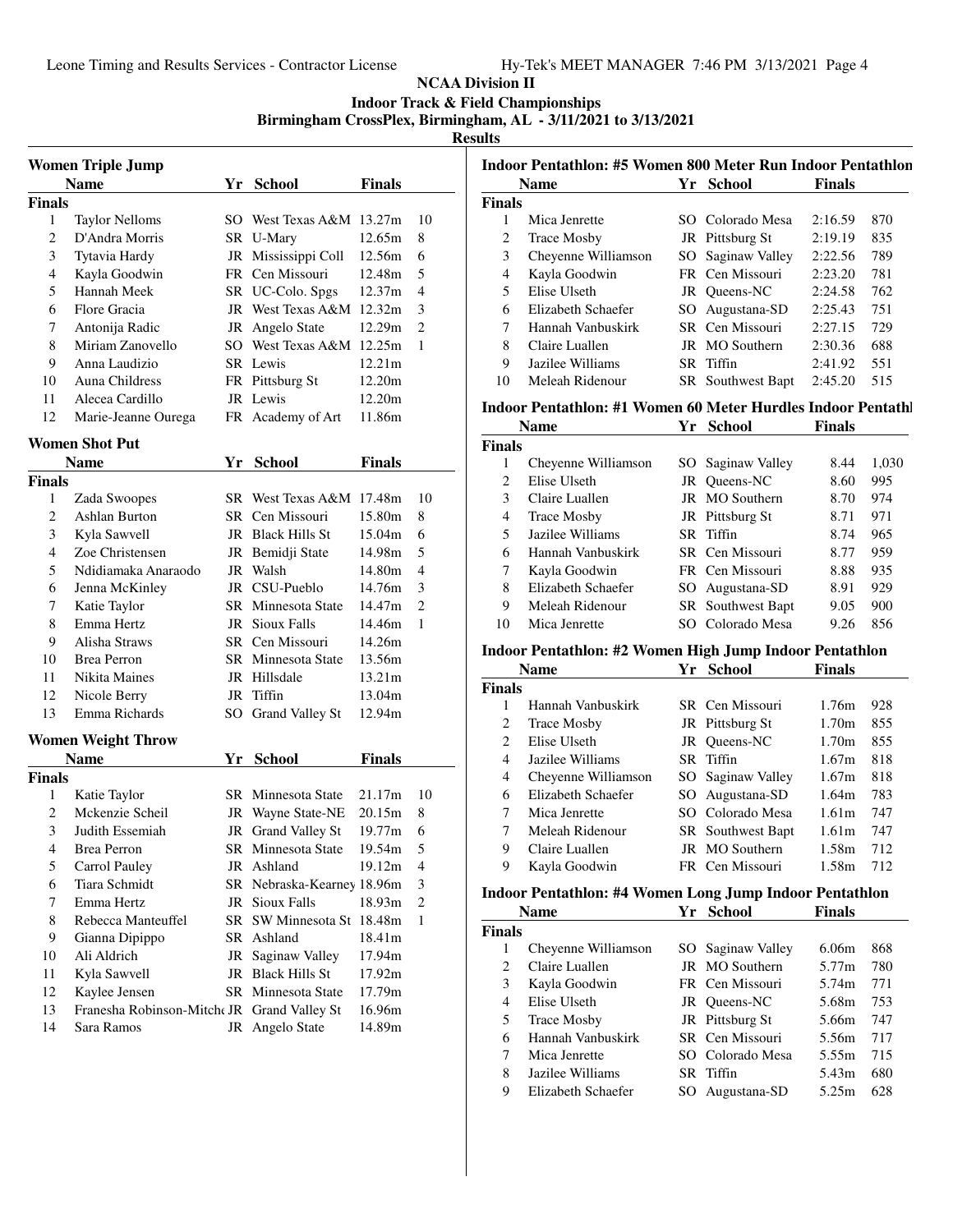|                         |                                                           |                   |                |                          | <b>Results</b>   | <b>Indoor Track &amp; Field Championships</b><br>Birmingham CrossPlex, Birmingham, AL - 3/11/2021 to 3/13/2021 |                 |
|-------------------------|-----------------------------------------------------------|-------------------|----------------|--------------------------|------------------|----------------------------------------------------------------------------------------------------------------|-----------------|
|                         | Finals  (Indoor Pentathlon: #4 Women Long Jump Indoor Per |                   |                |                          | 7                | Antonio Laidler                                                                                                | <b>FR</b>       |
|                         | <b>Name</b>                                               | Yr School         | <b>Finals</b>  |                          | 8                | Desmond Aryee                                                                                                  | SO.             |
| 10                      | Meleah Ridenour                                           | SR Southwest Bapt | 4.10m          | 331                      |                  | <b>Men 200 Meter Dash</b>                                                                                      |                 |
|                         | Indoor Pentathlon: #3 Women Shot Put Indoor Pentathlon    |                   |                |                          |                  | <b>Name</b>                                                                                                    | Yr              |
|                         |                                                           |                   |                |                          |                  | <b>Preliminaries</b>                                                                                           |                 |
| <b>Finals</b>           | <b>Name</b>                                               | Yr School         | Finals         |                          | 1                | <b>Trevor Bassitt</b>                                                                                          | <b>SR</b>       |
| $\mathbf{1}$            | Kayla Goodwin                                             | FR Cen Missouri   | 11.74m         | 644                      | $\mathbf{2}$     | <b>Mason Phillips</b>                                                                                          | <b>SR</b>       |
| $\overline{2}$          | Jazilee Williams                                          | SR Tiffin         | 11.73m         | 643                      | 3                | Benjamin Azamati                                                                                               | SO <sub>1</sub> |
| 3                       | Cheyenne Williamson                                       | SO Saginaw Valley | 11.20m         | 608                      | 4                | Devon Moore                                                                                                    | <b>SR</b>       |
| $\overline{4}$          | Mica Jenrette                                             | SO Colorado Mesa  | 10.97m         | 593                      | 5                | <b>Tim Rumas</b>                                                                                               | JR              |
| 5                       | Elizabeth Schaefer                                        | SO Augustana-SD   | 10.94m         | 591                      | 6                | Diego Pettorossi                                                                                               | JR              |
| 6                       |                                                           | JR MO Southern    | 10.76m         | 579                      | 7                | Jonah Vigil                                                                                                    | SO              |
| 7                       | Claire Luallen<br><b>Trace Mosby</b>                      | JR Pittsburg St   | 10.44m         | 558                      | 8                | Omar Austin                                                                                                    | JR              |
| 8                       | Hannah Vanbuskirk                                         | SR Cen Missouri   | 10.38m         | 554                      | 9                | Keitron Boyd                                                                                                   | <b>FR</b>       |
| 9                       |                                                           |                   |                |                          | 10               | Josh Verhoff                                                                                                   | SO.             |
|                         | Meleah Ridenour                                           | SR Southwest Bapt | 10.29m         | 548                      |                  |                                                                                                                |                 |
| 10                      | Elise Ulseth                                              | JR Queens-NC      | 9.90m          | 523                      |                  | <b>Men 200 Meter Dash</b>                                                                                      |                 |
|                         | <b>Women Indoor Pentathlon</b>                            |                   |                |                          |                  | <b>Name</b>                                                                                                    | Yr              |
|                         | <b>Name</b>                                               | Yr School         | Finals         |                          | <b>Finals</b>    |                                                                                                                |                 |
| <b>Finals</b>           |                                                           |                   |                |                          | $\mathbf{1}$     | <b>Trevor Bassitt</b>                                                                                          | <b>SR</b>       |
| $\mathbf{1}$            | Cheyenne Williamson                                       | SO Saginaw Valley | 4113           | 10                       | $\mathbf{2}$     | <b>Mason Phillips</b>                                                                                          | <b>SR</b>       |
| $\mathbf{2}$            | <b>Trace Mosby</b>                                        | JR Pittsburg St   | 3966           | 8                        | 3                | Benjamin Azamati                                                                                               | SO <sub>1</sub> |
| 3                       | Elise Ulseth                                              | JR Queens-NC      | 3888           | 6                        | 4                | Devon Moore                                                                                                    | <b>SR</b>       |
| $\overline{4}$          | Hannah Vanbuskirk                                         | SR Cen Missouri   | 3887           | 5                        | 5                | <b>Tim Rumas</b>                                                                                               | JR              |
| 5                       | Kayla Goodwin                                             | FR Cen Missouri   | 3843           | 4                        | 6                | Diego Pettorossi                                                                                               | JR              |
| 6                       | Mica Jenrette                                             | SO Colorado Mesa  | 3781           | 3                        | 7                | Jonah Vigil                                                                                                    | SO              |
| 7                       | Claire Luallen                                            | JR MO Southern    | 3733           | 2                        | 8                | <b>Omar Austin</b>                                                                                             | JR              |
| 8                       | Elizabeth Schaefer                                        | SO Augustana-SD   | 3682           | 1                        |                  |                                                                                                                |                 |
| 9                       | Jazilee Williams                                          | SR Tiffin         | 3657           |                          |                  | <b>Men 400 Meter Dash</b>                                                                                      |                 |
| 10                      | Meleah Ridenour                                           | SR Southwest Bapt | 3041           |                          |                  | <b>Name</b>                                                                                                    | Yr              |
|                         |                                                           |                   |                |                          |                  | <b>Preliminaries</b>                                                                                           |                 |
|                         | <b>Men 60 Meter Dash</b>                                  |                   |                |                          | $\mathbf{1}$     | Jalon White                                                                                                    | FR              |
|                         | <b>Name</b>                                               | Yr School         | <b>Prelims</b> |                          | $\mathbf{2}$     | <b>Tarees Rhoden</b>                                                                                           | SO <sub>1</sub> |
|                         | <b>Preliminaries</b>                                      |                   |                |                          | 3                | Samuel Yaro                                                                                                    | SR.             |
| $\mathbf{1}$            | Benjamin Azamati                                          | SO West Texas A&M | 6.63Q          |                          | 4                | Omar Austin                                                                                                    | JR              |
| 2                       | <b>Mason Phillips</b>                                     | SR Northwood-MI   | 6.73Q          |                          | 5                | <b>Channing Phillips</b>                                                                                       | <b>SR</b>       |
| 3                       | Devon Moore                                               | SR Carson-Newman  | 6.76Q          |                          | 6                | Colby Jennings Jr                                                                                              | SO              |
| $\overline{\mathbf{4}}$ | <b>Trevor Bassitt</b>                                     | SR Ashland        | 6.77Q          |                          | 7                | Wynand Du Toit                                                                                                 | SR              |
| 5                       | Antonio Laidler                                           | FR Quincy         | 6.82q          |                          | 8                | Xavier Marable                                                                                                 | JR              |
| 6                       | Xzavia Price                                              | JR Northwood-MI   | 6.84q          |                          | 9                | Armani Modeste                                                                                                 | SO              |
| 7                       | <b>Tim Rumas</b>                                          | JR Ashland        | 6.84q          |                          | 10               | Siphosethu Boya                                                                                                | SO              |
| 8                       | Desmond Aryee                                             | SO West Texas A&M | 6.87q          |                          | 11               | Caelon Harkey                                                                                                  | <b>SR</b>       |
| $\boldsymbol{9}$        | Brian Mosley Jr.                                          | SO UC-Colo. Spgs  | 6.89           |                          | 12               | Gavyn Monday                                                                                                   | SO              |
| 10                      | Cameron Linville                                          | SO MO Southern    | 6.96           |                          |                  | <b>Men 400 Meter Dash</b>                                                                                      |                 |
|                         | <b>Men 60 Meter Dash</b>                                  |                   |                |                          |                  | <b>Name</b>                                                                                                    | Yr              |
|                         | <b>Name</b>                                               | Yr School         | <b>Finals</b>  |                          | <b>Finals</b>    |                                                                                                                |                 |
| <b>Finals</b>           |                                                           |                   |                |                          | $\mathbf{1}$     | Jalon White                                                                                                    | FR              |
| $\mathbf{1}$            | Benjamin Azamati                                          | SO West Texas A&M | 6.60           | 10                       | $\boldsymbol{2}$ | <b>Channing Phillips</b>                                                                                       | <b>SR</b>       |
| $\mathbf{2}$            |                                                           |                   |                |                          | 3                | Wynand Du Toit                                                                                                 | <b>SR</b>       |
| 3                       | <b>Mason Phillips</b><br><b>Trevor Bassitt</b>            | SR Northwood-MI   | 6.73           | 8                        | $\overline{4}$   | Tarees Rhoden                                                                                                  | SO              |
|                         |                                                           | SR Ashland        | 6.76           | 6                        | 5                | Omar Austin                                                                                                    | JR              |
| $\overline{\mathbf{4}}$ | Devon Moore                                               | SR Carson-Newman  | 6.81           | 5                        |                  | Samuel Yaro                                                                                                    |                 |
| 5                       | Xzavia Price                                              | JR Northwood-MI   | 6.81           | $\overline{\mathcal{L}}$ | 6                |                                                                                                                | <b>SR</b>       |
| 6                       | <b>Tim Rumas</b>                                          | JR Ashland        | 6.87           | 3                        | 7                | Colby Jennings Jr                                                                                              | SO              |
|                         |                                                           |                   |                |                          |                  |                                                                                                                |                 |

| ᅠ                       |                           |           |                         |                |                |
|-------------------------|---------------------------|-----------|-------------------------|----------------|----------------|
| 7                       | Antonio Laidler           | FR        | Quincy                  | 6.89           | 2              |
| 8                       | Desmond Aryee             |           | SO West Texas A&M       | 6.97           | 1              |
|                         | <b>Men 200 Meter Dash</b> |           |                         |                |                |
|                         | <b>Name</b>               |           | Yr School               | <b>Prelims</b> |                |
|                         | <b>Preliminaries</b>      |           |                         |                |                |
| 1                       | <b>Trevor Bassitt</b>     | SR        | Ashland                 | 20.87q         |                |
| 2                       | <b>Mason Phillips</b>     |           | SR Northwood-MI         | 20.99q         |                |
| 3                       | Benjamin Azamati          |           | SO West Texas A&M       | 21.25q         |                |
| 4                       | Devon Moore               |           | SR Carson-Newman        | 21.36q         |                |
| 5                       | <b>Tim Rumas</b>          |           | JR Ashland              | 21.57q         |                |
| 6                       | Diego Pettorossi          |           | JR Angelo State         | 21.59q         |                |
| 7                       | Jonah Vigil               |           | SO Adams State          | 21.82q         |                |
| 8                       | <b>Omar Austin</b>        |           | JR NW Missouri          | 21.87q         |                |
| 9                       | Keitron Boyd              |           | FR Lubbock Christia     | 21.98          |                |
| 10                      | Josh Verhoff              |           | SO Findlay              | 1:32.20        |                |
|                         |                           |           |                         |                |                |
|                         | <b>Men 200 Meter Dash</b> |           |                         |                |                |
|                         | <b>Name</b>               |           | Yr School               | <b>Finals</b>  |                |
| <b>Finals</b>           |                           |           |                         |                |                |
| 1                       | <b>Trevor Bassitt</b>     |           | SR Ashland              | 20.48          | 10             |
| 2                       | <b>Mason Phillips</b>     |           | SR Northwood-MI         | 20.89          | 8              |
| 3                       | Benjamin Azamati          |           | SO West Texas A&M       | 21.00          | 6              |
| 4                       | Devon Moore               |           | <b>SR</b> Carson-Newman | 21.39          | 5              |
| 5                       | <b>Tim Rumas</b>          |           | JR Ashland              | 21.43          | 4              |
| 6                       | Diego Pettorossi          |           | JR Angelo State         | 21.63          | 3              |
| 7                       | Jonah Vigil               |           | SO Adams State          | 21.82          | $\overline{2}$ |
| 8                       | Omar Austin               |           | JR NW Missouri          | 22.98          | $\mathbf{1}$   |
|                         | <b>Men 400 Meter Dash</b> |           |                         |                |                |
|                         | <b>Name</b>               | Yr        | <b>School</b>           | <b>Prelims</b> |                |
|                         | <b>Preliminaries</b>      |           |                         |                |                |
| 1                       | Jalon White               | FR        | Quincy                  | 47.67q         |                |
| 2                       | Tarees Rhoden             |           | SO Oklahoma Baptist     | 47.70q         |                |
| 3                       | Samuel Yaro               |           | SR Lindenwood           | 47.73q         |                |
| $\overline{4}$          | Omar Austin               |           | <b>JR</b> NW Missouri   | 47.79q         |                |
| 5                       | <b>Channing Phillips</b>  |           | SR Ashland              | 47.86q         |                |
| 6                       | Colby Jennings Jr         |           | SO Lincoln-MO           | 47.90q         |                |
| 7                       | Wynand Du Toit            |           | SR Lee (Tenn.)          | 47.90q         |                |
| 8                       | Xavier Marable            | JR        | Findlay                 | 47.99q         |                |
| 9                       | Armani Modeste            |           | SO Lindenwood           | 48.40          |                |
| 10                      | Siphosethu Boya           |           | SO Lee (Tenn.)          | 48.57          |                |
| 11                      | Caelon Harkey             |           | SR NW Missouri          | 48.65          |                |
| 12                      | Gavyn Monday              |           | SO NW Missouri          | 48.83          |                |
|                         | <b>Men 400 Meter Dash</b> |           |                         |                |                |
|                         | Name                      | Yr        | <b>School</b>           | <b>Finals</b>  |                |
| <b>Finals</b>           |                           |           |                         |                |                |
| 1                       | Jalon White               | FR        | Quincy                  | 47.36          | 10             |
| $\overline{\mathbf{c}}$ | <b>Channing Phillips</b>  | <b>SR</b> | Ashland                 | 47.51          | 8              |
| 3                       | Wynand Du Toit            | SR        | Lee (Tenn.)             | 47.55          | 6              |
| $\overline{4}$          | <b>Tarees Rhoden</b>      | SO.       | Oklahoma Baptist        | 47.66          | 5              |
| 5                       | <b>Omar Austin</b>        | JR        | NW Missouri             | 47.77          | 4              |
| 6                       | Samuel Yaro               |           | SR Lindenwood           | 47.92          | 3              |
| 7                       | Colby Jennings Jr         |           | SO Lincoln-MO           | 48.30          | 2              |
|                         |                           |           |                         |                |                |
|                         |                           |           |                         |                |                |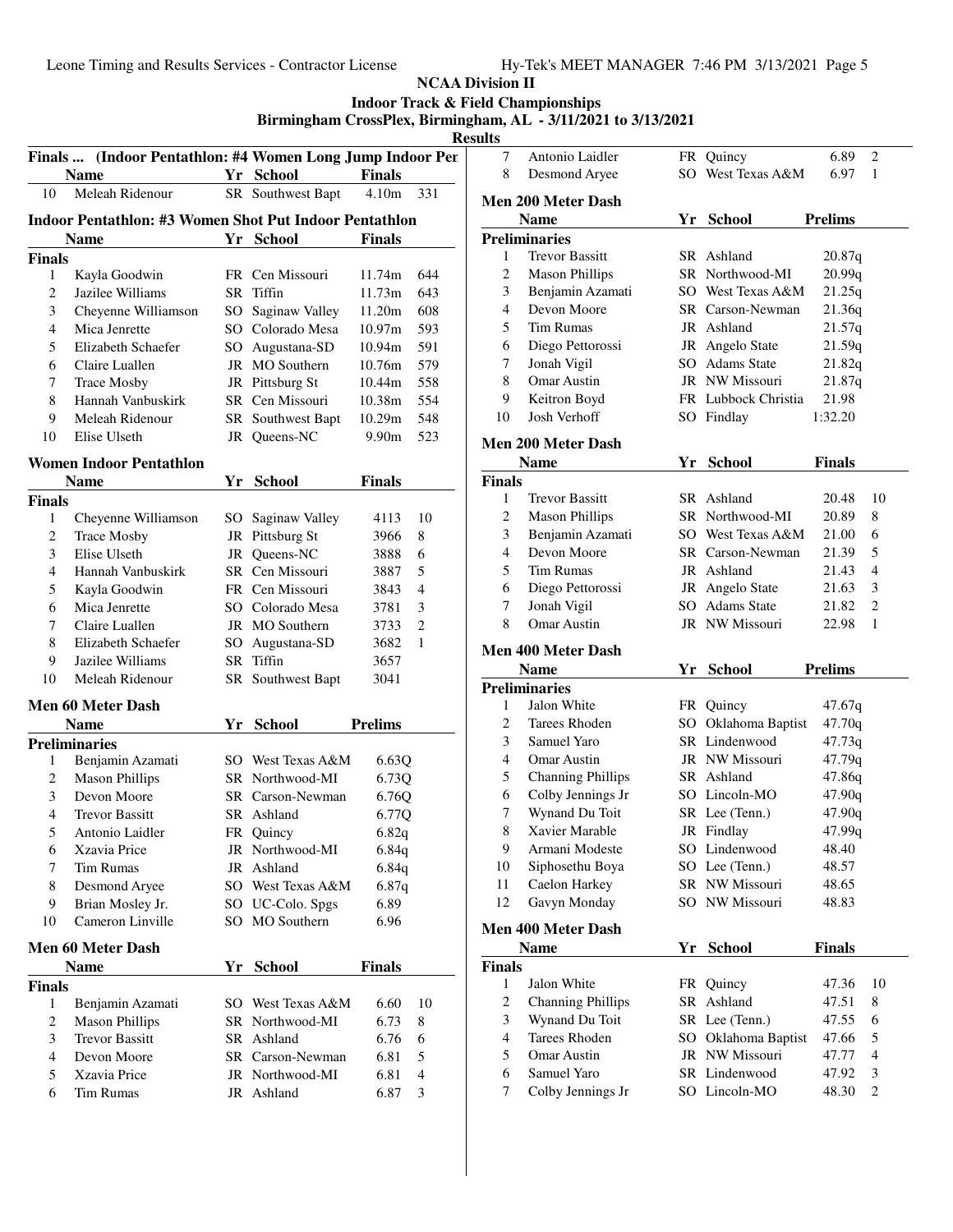#### **NCAA Division II Indoor Track & Field Championships**

### **Birmingham CrossPlex, Birmingham, AL - 3/11/2021 to 3/13/2021**

|                                                                                                                                                                                                                                                                                                                                                                                                                                                                                                                                                                                                                                                                                                                                                                                                                                                                                                                                                                                                                                                                                                                                                                                                                                                                                                                                                                                                                                                                                                                                                                                                                                                                                                                                                                                                                                                                                                                                                                                                                                                                                                                                                                                                                                                                                                                                                                                              | <b>Name</b>    |    |                    | Finals  |  |
|----------------------------------------------------------------------------------------------------------------------------------------------------------------------------------------------------------------------------------------------------------------------------------------------------------------------------------------------------------------------------------------------------------------------------------------------------------------------------------------------------------------------------------------------------------------------------------------------------------------------------------------------------------------------------------------------------------------------------------------------------------------------------------------------------------------------------------------------------------------------------------------------------------------------------------------------------------------------------------------------------------------------------------------------------------------------------------------------------------------------------------------------------------------------------------------------------------------------------------------------------------------------------------------------------------------------------------------------------------------------------------------------------------------------------------------------------------------------------------------------------------------------------------------------------------------------------------------------------------------------------------------------------------------------------------------------------------------------------------------------------------------------------------------------------------------------------------------------------------------------------------------------------------------------------------------------------------------------------------------------------------------------------------------------------------------------------------------------------------------------------------------------------------------------------------------------------------------------------------------------------------------------------------------------------------------------------------------------------------------------------------------------|----------------|----|--------------------|---------|--|
| Finals  (Men 400 Meter Dash)<br><b>School</b><br>Yr -<br>Xavier Marable<br>8<br>48.39<br>JR Findlay<br>1<br>Men 800 Meter Run<br><b>Prelims</b><br><b>Name</b><br>Yr School<br><b>Preliminaries</b><br>Dennis Mbuta<br>1<br>SR Grand Valley St<br>1:51.90Q<br>JR West Texas A&M 1:54.24Q<br>2<br>Butare Rugenerwa<br>3<br>JR TAMU-Kingsville 1:51.94Q<br>Ayman Zahafi<br>Arnaud Taki<br>4<br>SR West Texas A&M 1:54.36Q<br>5<br>Seb Anthony<br>SR Oueens-NC<br>1:51.99Q<br>6<br>FR Nebraska-Kearney 1:54.38Q<br>Wes Ferguson<br>Nathan Hood<br>7<br>JR CSU-Pueblo<br>1:52.12q<br>8<br><b>Austin Miller</b><br>SR Augustana-SD<br>1:52.12q<br>9<br><b>Elliot Slade</b><br>SR Academy of Art<br>1:52.15<br>JR Grand Valley St<br>10<br>Jonathon Groendyk<br>1:52.69<br>11<br><b>Tanner Maier</b><br>SO Minnesota State<br>1:54.44<br>12<br>Ben Nagel<br>JR Indianapolis<br>1:54.78<br>13<br>Seth Simonson<br>JR Nebraska-Kearney 1:55.42<br>14<br><b>Titus Lagat</b><br>SO Lee (Tenn.)<br>1:58.38<br>Men 800 Meter Run<br><b>Name</b><br>Yr<br><b>School</b><br><b>Finals</b><br>Finals<br>1<br>Dennis Mbuta<br>SR Grand Valley St<br>1:48.62<br>10<br>2<br>SR Queens-NC<br>Seb Anthony<br>1:48.74<br>8<br>3<br><b>Butare Rugenerwa</b><br>JR West Texas A&M 1:48.75<br>6<br>4<br>Nathan Hood<br>JR CSU-Pueblo<br>5<br>1:49.72<br>5<br>Arnaud Taki<br>SR West Texas A&M 1:49.77<br>4<br>6<br>Ayman Zahafi<br>JR TAMU-Kingsville 1:49.98<br>3<br>Wes Ferguson<br>FR Nebraska-Kearney 1:51.06<br>$\overline{c}$<br>7<br><b>Austin Miller</b><br>8<br>SR<br>Augustana-SD<br>1:59.85<br>1<br>Men 1 Mile Run<br>Yr School<br><b>Prelims</b><br><b>Name</b><br><b>Preliminaries</b><br>1<br>Ryan Riddle<br>SO MO Southern<br>4:05.64Q<br>JR Academy of Art<br>2<br>James Young<br>4:06.47Q<br>3<br>Ian Johnson<br>SR Ashland<br>4:06.59Q<br>$\overline{4}$<br>JR Colorado Mines<br>4:06.88Q<br>Luke Julian<br>5<br><b>Austin Miller</b><br>SR Augustana-SD<br>4:06.86Q<br>Pittsburg St<br>6<br>SO<br><b>Mason Strader</b><br>4:06.95Q<br>7<br>Ahmed Sado<br>Adams State<br>FR<br>4:07.47q<br>JR Colorado Mesa<br>8<br><b>Tony Torres</b><br>4:07.52q<br>9<br>Vincent Workman<br>SR Colorado Mines<br>4:08.34q<br>Evan Graff<br>SO UC-Colo. Spgs<br>10<br>4:10.32<br>Nicholas Skinner<br>Colo. Christian<br>11<br>JR<br>4:10.90<br>David Cardenas<br>SO <sub>1</sub><br><b>Adams State</b><br>4:11.18 |                |    |                    |         |  |
|                                                                                                                                                                                                                                                                                                                                                                                                                                                                                                                                                                                                                                                                                                                                                                                                                                                                                                                                                                                                                                                                                                                                                                                                                                                                                                                                                                                                                                                                                                                                                                                                                                                                                                                                                                                                                                                                                                                                                                                                                                                                                                                                                                                                                                                                                                                                                                                              |                |    |                    |         |  |
|                                                                                                                                                                                                                                                                                                                                                                                                                                                                                                                                                                                                                                                                                                                                                                                                                                                                                                                                                                                                                                                                                                                                                                                                                                                                                                                                                                                                                                                                                                                                                                                                                                                                                                                                                                                                                                                                                                                                                                                                                                                                                                                                                                                                                                                                                                                                                                                              |                |    |                    |         |  |
|                                                                                                                                                                                                                                                                                                                                                                                                                                                                                                                                                                                                                                                                                                                                                                                                                                                                                                                                                                                                                                                                                                                                                                                                                                                                                                                                                                                                                                                                                                                                                                                                                                                                                                                                                                                                                                                                                                                                                                                                                                                                                                                                                                                                                                                                                                                                                                                              |                |    |                    |         |  |
|                                                                                                                                                                                                                                                                                                                                                                                                                                                                                                                                                                                                                                                                                                                                                                                                                                                                                                                                                                                                                                                                                                                                                                                                                                                                                                                                                                                                                                                                                                                                                                                                                                                                                                                                                                                                                                                                                                                                                                                                                                                                                                                                                                                                                                                                                                                                                                                              |                |    |                    |         |  |
|                                                                                                                                                                                                                                                                                                                                                                                                                                                                                                                                                                                                                                                                                                                                                                                                                                                                                                                                                                                                                                                                                                                                                                                                                                                                                                                                                                                                                                                                                                                                                                                                                                                                                                                                                                                                                                                                                                                                                                                                                                                                                                                                                                                                                                                                                                                                                                                              |                |    |                    |         |  |
|                                                                                                                                                                                                                                                                                                                                                                                                                                                                                                                                                                                                                                                                                                                                                                                                                                                                                                                                                                                                                                                                                                                                                                                                                                                                                                                                                                                                                                                                                                                                                                                                                                                                                                                                                                                                                                                                                                                                                                                                                                                                                                                                                                                                                                                                                                                                                                                              |                |    |                    |         |  |
|                                                                                                                                                                                                                                                                                                                                                                                                                                                                                                                                                                                                                                                                                                                                                                                                                                                                                                                                                                                                                                                                                                                                                                                                                                                                                                                                                                                                                                                                                                                                                                                                                                                                                                                                                                                                                                                                                                                                                                                                                                                                                                                                                                                                                                                                                                                                                                                              |                |    |                    |         |  |
|                                                                                                                                                                                                                                                                                                                                                                                                                                                                                                                                                                                                                                                                                                                                                                                                                                                                                                                                                                                                                                                                                                                                                                                                                                                                                                                                                                                                                                                                                                                                                                                                                                                                                                                                                                                                                                                                                                                                                                                                                                                                                                                                                                                                                                                                                                                                                                                              |                |    |                    |         |  |
|                                                                                                                                                                                                                                                                                                                                                                                                                                                                                                                                                                                                                                                                                                                                                                                                                                                                                                                                                                                                                                                                                                                                                                                                                                                                                                                                                                                                                                                                                                                                                                                                                                                                                                                                                                                                                                                                                                                                                                                                                                                                                                                                                                                                                                                                                                                                                                                              |                |    |                    |         |  |
|                                                                                                                                                                                                                                                                                                                                                                                                                                                                                                                                                                                                                                                                                                                                                                                                                                                                                                                                                                                                                                                                                                                                                                                                                                                                                                                                                                                                                                                                                                                                                                                                                                                                                                                                                                                                                                                                                                                                                                                                                                                                                                                                                                                                                                                                                                                                                                                              |                |    |                    |         |  |
|                                                                                                                                                                                                                                                                                                                                                                                                                                                                                                                                                                                                                                                                                                                                                                                                                                                                                                                                                                                                                                                                                                                                                                                                                                                                                                                                                                                                                                                                                                                                                                                                                                                                                                                                                                                                                                                                                                                                                                                                                                                                                                                                                                                                                                                                                                                                                                                              |                |    |                    |         |  |
|                                                                                                                                                                                                                                                                                                                                                                                                                                                                                                                                                                                                                                                                                                                                                                                                                                                                                                                                                                                                                                                                                                                                                                                                                                                                                                                                                                                                                                                                                                                                                                                                                                                                                                                                                                                                                                                                                                                                                                                                                                                                                                                                                                                                                                                                                                                                                                                              |                |    |                    |         |  |
|                                                                                                                                                                                                                                                                                                                                                                                                                                                                                                                                                                                                                                                                                                                                                                                                                                                                                                                                                                                                                                                                                                                                                                                                                                                                                                                                                                                                                                                                                                                                                                                                                                                                                                                                                                                                                                                                                                                                                                                                                                                                                                                                                                                                                                                                                                                                                                                              |                |    |                    |         |  |
|                                                                                                                                                                                                                                                                                                                                                                                                                                                                                                                                                                                                                                                                                                                                                                                                                                                                                                                                                                                                                                                                                                                                                                                                                                                                                                                                                                                                                                                                                                                                                                                                                                                                                                                                                                                                                                                                                                                                                                                                                                                                                                                                                                                                                                                                                                                                                                                              |                |    |                    |         |  |
|                                                                                                                                                                                                                                                                                                                                                                                                                                                                                                                                                                                                                                                                                                                                                                                                                                                                                                                                                                                                                                                                                                                                                                                                                                                                                                                                                                                                                                                                                                                                                                                                                                                                                                                                                                                                                                                                                                                                                                                                                                                                                                                                                                                                                                                                                                                                                                                              |                |    |                    |         |  |
|                                                                                                                                                                                                                                                                                                                                                                                                                                                                                                                                                                                                                                                                                                                                                                                                                                                                                                                                                                                                                                                                                                                                                                                                                                                                                                                                                                                                                                                                                                                                                                                                                                                                                                                                                                                                                                                                                                                                                                                                                                                                                                                                                                                                                                                                                                                                                                                              |                |    |                    |         |  |
|                                                                                                                                                                                                                                                                                                                                                                                                                                                                                                                                                                                                                                                                                                                                                                                                                                                                                                                                                                                                                                                                                                                                                                                                                                                                                                                                                                                                                                                                                                                                                                                                                                                                                                                                                                                                                                                                                                                                                                                                                                                                                                                                                                                                                                                                                                                                                                                              |                |    |                    |         |  |
|                                                                                                                                                                                                                                                                                                                                                                                                                                                                                                                                                                                                                                                                                                                                                                                                                                                                                                                                                                                                                                                                                                                                                                                                                                                                                                                                                                                                                                                                                                                                                                                                                                                                                                                                                                                                                                                                                                                                                                                                                                                                                                                                                                                                                                                                                                                                                                                              |                |    |                    |         |  |
|                                                                                                                                                                                                                                                                                                                                                                                                                                                                                                                                                                                                                                                                                                                                                                                                                                                                                                                                                                                                                                                                                                                                                                                                                                                                                                                                                                                                                                                                                                                                                                                                                                                                                                                                                                                                                                                                                                                                                                                                                                                                                                                                                                                                                                                                                                                                                                                              |                |    |                    |         |  |
|                                                                                                                                                                                                                                                                                                                                                                                                                                                                                                                                                                                                                                                                                                                                                                                                                                                                                                                                                                                                                                                                                                                                                                                                                                                                                                                                                                                                                                                                                                                                                                                                                                                                                                                                                                                                                                                                                                                                                                                                                                                                                                                                                                                                                                                                                                                                                                                              |                |    |                    |         |  |
|                                                                                                                                                                                                                                                                                                                                                                                                                                                                                                                                                                                                                                                                                                                                                                                                                                                                                                                                                                                                                                                                                                                                                                                                                                                                                                                                                                                                                                                                                                                                                                                                                                                                                                                                                                                                                                                                                                                                                                                                                                                                                                                                                                                                                                                                                                                                                                                              |                |    |                    |         |  |
|                                                                                                                                                                                                                                                                                                                                                                                                                                                                                                                                                                                                                                                                                                                                                                                                                                                                                                                                                                                                                                                                                                                                                                                                                                                                                                                                                                                                                                                                                                                                                                                                                                                                                                                                                                                                                                                                                                                                                                                                                                                                                                                                                                                                                                                                                                                                                                                              |                |    |                    |         |  |
|                                                                                                                                                                                                                                                                                                                                                                                                                                                                                                                                                                                                                                                                                                                                                                                                                                                                                                                                                                                                                                                                                                                                                                                                                                                                                                                                                                                                                                                                                                                                                                                                                                                                                                                                                                                                                                                                                                                                                                                                                                                                                                                                                                                                                                                                                                                                                                                              |                |    |                    |         |  |
|                                                                                                                                                                                                                                                                                                                                                                                                                                                                                                                                                                                                                                                                                                                                                                                                                                                                                                                                                                                                                                                                                                                                                                                                                                                                                                                                                                                                                                                                                                                                                                                                                                                                                                                                                                                                                                                                                                                                                                                                                                                                                                                                                                                                                                                                                                                                                                                              |                |    |                    |         |  |
|                                                                                                                                                                                                                                                                                                                                                                                                                                                                                                                                                                                                                                                                                                                                                                                                                                                                                                                                                                                                                                                                                                                                                                                                                                                                                                                                                                                                                                                                                                                                                                                                                                                                                                                                                                                                                                                                                                                                                                                                                                                                                                                                                                                                                                                                                                                                                                                              |                |    |                    |         |  |
|                                                                                                                                                                                                                                                                                                                                                                                                                                                                                                                                                                                                                                                                                                                                                                                                                                                                                                                                                                                                                                                                                                                                                                                                                                                                                                                                                                                                                                                                                                                                                                                                                                                                                                                                                                                                                                                                                                                                                                                                                                                                                                                                                                                                                                                                                                                                                                                              |                |    |                    |         |  |
|                                                                                                                                                                                                                                                                                                                                                                                                                                                                                                                                                                                                                                                                                                                                                                                                                                                                                                                                                                                                                                                                                                                                                                                                                                                                                                                                                                                                                                                                                                                                                                                                                                                                                                                                                                                                                                                                                                                                                                                                                                                                                                                                                                                                                                                                                                                                                                                              |                |    |                    |         |  |
|                                                                                                                                                                                                                                                                                                                                                                                                                                                                                                                                                                                                                                                                                                                                                                                                                                                                                                                                                                                                                                                                                                                                                                                                                                                                                                                                                                                                                                                                                                                                                                                                                                                                                                                                                                                                                                                                                                                                                                                                                                                                                                                                                                                                                                                                                                                                                                                              |                |    |                    |         |  |
|                                                                                                                                                                                                                                                                                                                                                                                                                                                                                                                                                                                                                                                                                                                                                                                                                                                                                                                                                                                                                                                                                                                                                                                                                                                                                                                                                                                                                                                                                                                                                                                                                                                                                                                                                                                                                                                                                                                                                                                                                                                                                                                                                                                                                                                                                                                                                                                              |                |    |                    |         |  |
|                                                                                                                                                                                                                                                                                                                                                                                                                                                                                                                                                                                                                                                                                                                                                                                                                                                                                                                                                                                                                                                                                                                                                                                                                                                                                                                                                                                                                                                                                                                                                                                                                                                                                                                                                                                                                                                                                                                                                                                                                                                                                                                                                                                                                                                                                                                                                                                              |                |    |                    |         |  |
|                                                                                                                                                                                                                                                                                                                                                                                                                                                                                                                                                                                                                                                                                                                                                                                                                                                                                                                                                                                                                                                                                                                                                                                                                                                                                                                                                                                                                                                                                                                                                                                                                                                                                                                                                                                                                                                                                                                                                                                                                                                                                                                                                                                                                                                                                                                                                                                              |                |    |                    |         |  |
|                                                                                                                                                                                                                                                                                                                                                                                                                                                                                                                                                                                                                                                                                                                                                                                                                                                                                                                                                                                                                                                                                                                                                                                                                                                                                                                                                                                                                                                                                                                                                                                                                                                                                                                                                                                                                                                                                                                                                                                                                                                                                                                                                                                                                                                                                                                                                                                              |                |    |                    |         |  |
|                                                                                                                                                                                                                                                                                                                                                                                                                                                                                                                                                                                                                                                                                                                                                                                                                                                                                                                                                                                                                                                                                                                                                                                                                                                                                                                                                                                                                                                                                                                                                                                                                                                                                                                                                                                                                                                                                                                                                                                                                                                                                                                                                                                                                                                                                                                                                                                              |                |    |                    |         |  |
| 12<br>13<br>Caleb Futter<br>FR<br><b>Grand Valley St</b><br>4:12.41                                                                                                                                                                                                                                                                                                                                                                                                                                                                                                                                                                                                                                                                                                                                                                                                                                                                                                                                                                                                                                                                                                                                                                                                                                                                                                                                                                                                                                                                                                                                                                                                                                                                                                                                                                                                                                                                                                                                                                                                                                                                                                                                                                                                                                                                                                                          |                |    |                    |         |  |
|                                                                                                                                                                                                                                                                                                                                                                                                                                                                                                                                                                                                                                                                                                                                                                                                                                                                                                                                                                                                                                                                                                                                                                                                                                                                                                                                                                                                                                                                                                                                                                                                                                                                                                                                                                                                                                                                                                                                                                                                                                                                                                                                                                                                                                                                                                                                                                                              |                |    |                    |         |  |
|                                                                                                                                                                                                                                                                                                                                                                                                                                                                                                                                                                                                                                                                                                                                                                                                                                                                                                                                                                                                                                                                                                                                                                                                                                                                                                                                                                                                                                                                                                                                                                                                                                                                                                                                                                                                                                                                                                                                                                                                                                                                                                                                                                                                                                                                                                                                                                                              |                |    |                    |         |  |
|                                                                                                                                                                                                                                                                                                                                                                                                                                                                                                                                                                                                                                                                                                                                                                                                                                                                                                                                                                                                                                                                                                                                                                                                                                                                                                                                                                                                                                                                                                                                                                                                                                                                                                                                                                                                                                                                                                                                                                                                                                                                                                                                                                                                                                                                                                                                                                                              |                |    |                    |         |  |
|                                                                                                                                                                                                                                                                                                                                                                                                                                                                                                                                                                                                                                                                                                                                                                                                                                                                                                                                                                                                                                                                                                                                                                                                                                                                                                                                                                                                                                                                                                                                                                                                                                                                                                                                                                                                                                                                                                                                                                                                                                                                                                                                                                                                                                                                                                                                                                                              |                |    |                    |         |  |
|                                                                                                                                                                                                                                                                                                                                                                                                                                                                                                                                                                                                                                                                                                                                                                                                                                                                                                                                                                                                                                                                                                                                                                                                                                                                                                                                                                                                                                                                                                                                                                                                                                                                                                                                                                                                                                                                                                                                                                                                                                                                                                                                                                                                                                                                                                                                                                                              |                |    |                    |         |  |
|                                                                                                                                                                                                                                                                                                                                                                                                                                                                                                                                                                                                                                                                                                                                                                                                                                                                                                                                                                                                                                                                                                                                                                                                                                                                                                                                                                                                                                                                                                                                                                                                                                                                                                                                                                                                                                                                                                                                                                                                                                                                                                                                                                                                                                                                                                                                                                                              |                |    |                    |         |  |
|                                                                                                                                                                                                                                                                                                                                                                                                                                                                                                                                                                                                                                                                                                                                                                                                                                                                                                                                                                                                                                                                                                                                                                                                                                                                                                                                                                                                                                                                                                                                                                                                                                                                                                                                                                                                                                                                                                                                                                                                                                                                                                                                                                                                                                                                                                                                                                                              |                |    |                    |         |  |
|                                                                                                                                                                                                                                                                                                                                                                                                                                                                                                                                                                                                                                                                                                                                                                                                                                                                                                                                                                                                                                                                                                                                                                                                                                                                                                                                                                                                                                                                                                                                                                                                                                                                                                                                                                                                                                                                                                                                                                                                                                                                                                                                                                                                                                                                                                                                                                                              |                |    |                    |         |  |
|                                                                                                                                                                                                                                                                                                                                                                                                                                                                                                                                                                                                                                                                                                                                                                                                                                                                                                                                                                                                                                                                                                                                                                                                                                                                                                                                                                                                                                                                                                                                                                                                                                                                                                                                                                                                                                                                                                                                                                                                                                                                                                                                                                                                                                                                                                                                                                                              |                |    |                    |         |  |
|                                                                                                                                                                                                                                                                                                                                                                                                                                                                                                                                                                                                                                                                                                                                                                                                                                                                                                                                                                                                                                                                                                                                                                                                                                                                                                                                                                                                                                                                                                                                                                                                                                                                                                                                                                                                                                                                                                                                                                                                                                                                                                                                                                                                                                                                                                                                                                                              |                |    |                    |         |  |
|                                                                                                                                                                                                                                                                                                                                                                                                                                                                                                                                                                                                                                                                                                                                                                                                                                                                                                                                                                                                                                                                                                                                                                                                                                                                                                                                                                                                                                                                                                                                                                                                                                                                                                                                                                                                                                                                                                                                                                                                                                                                                                                                                                                                                                                                                                                                                                                              |                |    |                    |         |  |
|                                                                                                                                                                                                                                                                                                                                                                                                                                                                                                                                                                                                                                                                                                                                                                                                                                                                                                                                                                                                                                                                                                                                                                                                                                                                                                                                                                                                                                                                                                                                                                                                                                                                                                                                                                                                                                                                                                                                                                                                                                                                                                                                                                                                                                                                                                                                                                                              |                |    |                    |         |  |
| 14                                                                                                                                                                                                                                                                                                                                                                                                                                                                                                                                                                                                                                                                                                                                                                                                                                                                                                                                                                                                                                                                                                                                                                                                                                                                                                                                                                                                                                                                                                                                                                                                                                                                                                                                                                                                                                                                                                                                                                                                                                                                                                                                                                                                                                                                                                                                                                                           | Andrew O'Keefe | FR | <b>Adams State</b> | 4:15.27 |  |

|               | Men 1 Mile Run            |           |                              |               |                |
|---------------|---------------------------|-----------|------------------------------|---------------|----------------|
|               | <b>Name</b>               |           | Yr School                    | <b>Finals</b> |                |
| <b>Finals</b> |                           |           |                              |               |                |
| 1             | James Young               |           | JR Academy of Art            | 4:00.40       | 10             |
| 2             | <b>Tony Torres</b>        |           | JR Colorado Mesa             | 4:00.86       | 8              |
| 3             | Ryan Riddle               |           | SO MO Southern               | 4:01.21       | 6              |
| 4             | Luke Julian               |           | JR Colorado Mines            | 4:05.85       | 5              |
| 5             | Ian Johnson               |           | SR Ashland                   | 4:06.23       | 4              |
| 6             | Mason Strader             |           | SO Pittsburg St              | 4:06.44       | 3              |
| 7             | <b>Austin Miller</b>      |           | SR Augustana-SD              | 4:10.39       | 2              |
| 8             | Ahmed Sado                | FR        | <b>Adams State</b>           | 4:10.78       | 1              |
| 9             | Vincent Workman           |           | <b>SR</b> Colorado Mines     | 4:24.39       |                |
|               | Men 3000 Meter Run        |           |                              |               |                |
|               | <b>Name</b>               |           | Yr School                    | <b>Finals</b> |                |
| <b>Finals</b> |                           |           |                              |               |                |
| 1             | Christian Noble           |           | SR Lee (Tenn.)               | 8:00.45       | 10             |
| 2             | <b>Isaac Harding</b>      |           | SR Grand Valley St           | 8:00.63       | 8              |
| 3             | Loic Scomparin            |           | FR Colorado Mines            | 8:01.51       | 6              |
| 4             | <b>Taylor Stack</b>       |           | SR Western Colorado 8:02.89  |               | 5              |
| 5             | Tanner Chada              |           | JR Grand Valley St           | 8:03.52       | 4              |
| 6             | Charlie Sweeney           |           | JR Western Colorado 8:04.57  |               | 3              |
| 7             | Dylan Ko                  |           | JR Colorado Mines            | 8:05.26       | 2              |
| 8             | Afewerki Zeru             |           | SO UC-Colo. Spgs             | 8:05.34       | $\mathbf{1}$   |
| 9             | Jan Lukas Becker          |           | SO Queens-NC                 | 8:07.95       |                |
| 10            | CarLee Stimpfel           |           | SO Saginaw Valley            | 8:08.35       |                |
| 11            | Dillon Powell             |           | FR Colorado Mines            | 8:12.77       |                |
| 12            | Kyle Moran                |           | JR Colorado Mines            | 8:15.62       |                |
| 13            | Davonte Jett-Reynolds     |           | JR Adams State               | 8:28.99       |                |
| 14            | Luke Julian               |           | JR Colorado Mines            | 8:46.50       |                |
|               | <b>Men 5000 Meter Run</b> |           |                              |               |                |
|               | Name                      |           | Yr School                    | Finals        |                |
| Finals        |                           |           |                              |               |                |
| 1             | Christian Noble           |           | SR Lee (Tenn.)               | 13:47.45      | 10             |
| 2             | <b>Isaac Harding</b>      |           | SR Grand Valley St 13:48.36  |               | 8              |
| 3             | Loic Scomparin            |           | FR Colorado Mines 13:49.09   |               | 6              |
| 4             | Dylan Ko                  |           | JR Colorado Mines 13:50.29   |               | 5              |
| 5             | Charlie Sweeney           |           | JR Western Coloradol 3:51.00 |               | 4              |
| 6             | Jan Lukas Becker          |           | SO Queens-NC 13:51.49        |               | 3              |
| 7             | <b>Taylor Stack</b>       |           | SR Western Coloradol 3:54.64 |               | $\overline{c}$ |
| 8             | Kyle Moran                | JR        | Colorado Mines               | 13:56.32      | 1              |
| 9             | Josh Pierantoni           |           | JR Colo. Christian           | 14:01.06      |                |
| 10            | CarLee Stimpfel           | SO        | Saginaw Valley               | 14:03.57      |                |
| 11            | Dillon Powell             | FR        | Colorado Mines               | 14:11.36      |                |
| 12            | <b>Blake Jones</b>        | SO        | Ill.-Springfield             | 14:17.70      |                |
| 13            | Tanner Chada              | JR        | <b>Grand Valley St</b>       | 14:18.31      |                |
| 14            | Afewerki Zeru             | SO        | UC-Colo. Spgs                | 14:20.52      |                |
| 15            | <b>Austin Nolan</b>       | <b>SR</b> | So. Indiana                  | 14:38.01      |                |
| 16            | John O'Malley             | SO        | Colorado Mines               | 14:50.53      |                |
|               |                           |           |                              |               |                |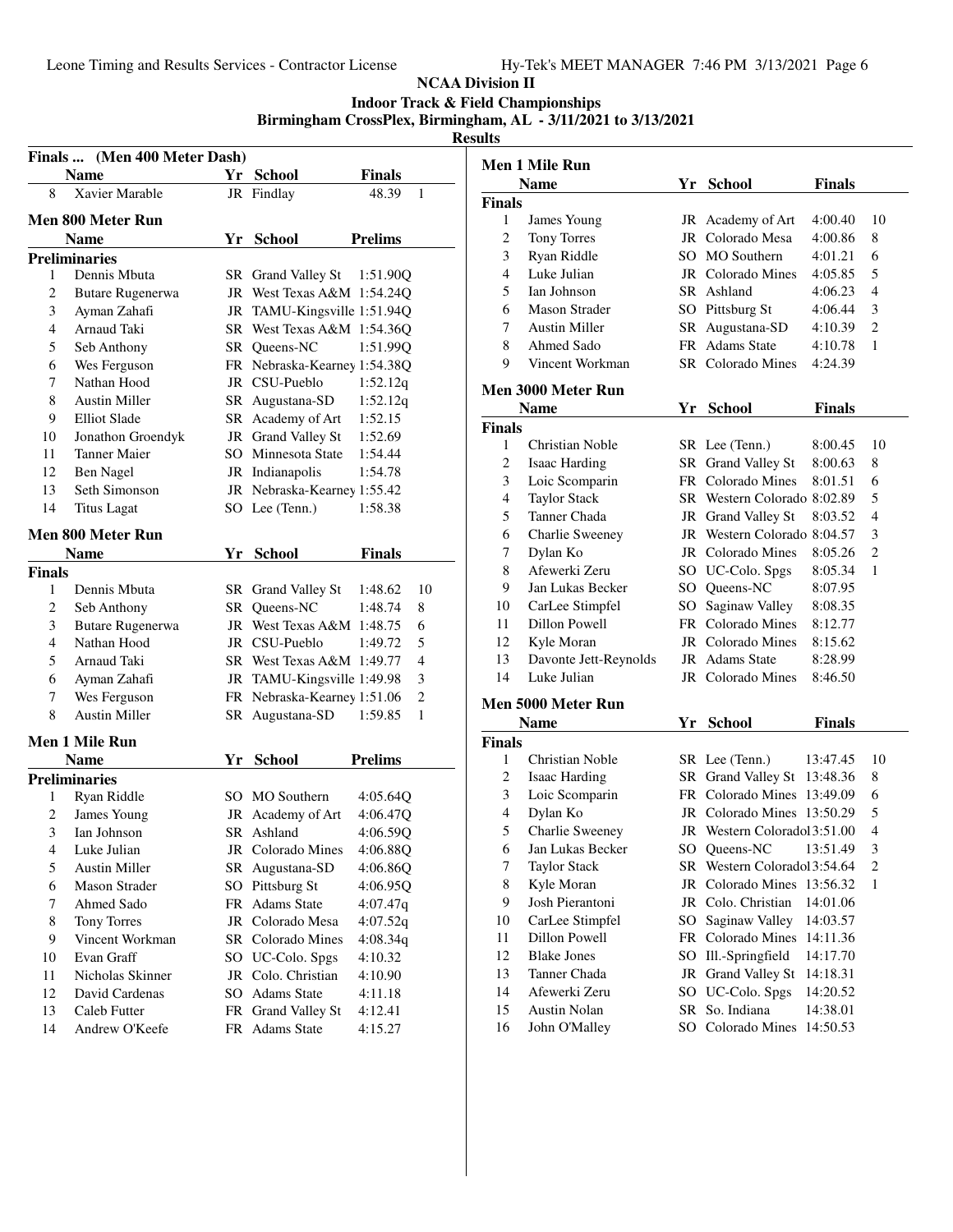**Indoor Track & Field Championships**

**Birmingham CrossPlex, Birmingham, AL - 3/11/2021 to 3/13/2021**

| Kesults |  |
|---------|--|
|         |  |

|        | <b>Men 60 Meter Hurdles</b>                   |    |                                                  |                |    |
|--------|-----------------------------------------------|----|--------------------------------------------------|----------------|----|
|        | <b>Name</b>                                   | Yr | <b>School</b>                                    | <b>Prelims</b> |    |
|        | <b>Preliminaries</b>                          |    |                                                  |                |    |
| 1      | <b>Trevor Bassitt</b>                         |    | SR Ashland                                       | 7.78Q          |    |
| 2      | Dorian Andrews                                |    | JR TAMU-Commerce                                 | 7.95Q          |    |
| 3      | Kornelius Klah                                |    | SR Minnesota State                               | 7.92Q          |    |
| 4      | Wilson McClain                                |    | SO Ala.-Huntsville                               | 7.97Q          |    |
| 5      | Tyrin Lewis                                   |    | SR West Texas A&M                                | 8.00q          |    |
| 6      | Romain Henry                                  |    | FR Washburn                                      | 8.07q          |    |
| 7      | Makiyah Smallwood                             |    | JR Grand Valley St                               | 8.07q          |    |
| 8      | Jahmaal Wilson                                |    | SO West Texas A&M                                | 8.08q          |    |
| 9      | Lawrence Lokonobei                            | SO | Augustana-SD                                     | 8.26           |    |
| 10     | <b>Ethan Flores</b>                           |    | FR Davenport                                     | 8.36           |    |
|        | Men 60 Meter Hurdles                          |    |                                                  |                |    |
|        | <b>Name</b>                                   | Yr | <b>School</b>                                    | <b>Finals</b>  |    |
| Finals |                                               |    |                                                  |                |    |
| 1      | <b>Trevor Bassitt</b>                         |    | SR Ashland                                       | 7.83           | 10 |
| 2      | Dorian Andrews                                |    | JR TAMU-Commerce                                 | 7.90           | 8  |
| 3      | Kornelius Klah                                |    | SR Minnesota State                               | 7.95           | 6  |
| 4      | Wilson McClain                                |    | SO Ala.-Huntsville                               | 7.95           | 5  |
| 5      | Tyrin Lewis                                   |    | SR West Texas A&M                                | 8.00           | 4  |
| 6      | Romain Henry                                  |    | FR Washburn                                      | 8.02           | 3  |
| 7      | Jahmaal Wilson                                |    | SO West Texas A&M                                | 8.03           | 2  |
| 8      | Makiyah Smallwood                             |    | JR Grand Valley St                               | 8.06           | 1  |
|        | Men 4x400 Meter Relay                         |    |                                                  |                |    |
|        | Team                                          |    | <b>Relay</b>                                     | Finals         |    |
| Finals |                                               |    |                                                  |                |    |
| 1      | Ashland                                       |    |                                                  | 3:10.15        | 10 |
|        | 1) Tim Rumas JR                               |    | 2) Channing Phillips SR                          |                |    |
|        | 3) Brayden Chaney JR                          |    | 4) Trevor Bassitt SR                             |                |    |
| 2      | Lee (Tenn.)                                   |    |                                                  | 3:11.53        | 8  |
|        | 1) Caleb Campbell SO                          |    | 2) Jeremiah McCain JR                            |                |    |
|        | 3) Siphosethu Boya SO                         |    | 4) Wynand Du Toit SR                             |                |    |
| 3      | Lindenwood                                    |    |                                                  | 3:13.87        | 6  |
|        | 1) Damaine Dixon JR                           |    | 2) Samuel Yaro SR                                |                |    |
| 4      | 3) Dorian Leda SO                             |    | 4) Armani Modeste SO                             | 3:14.34        |    |
|        | Lincoln (Mo.)                                 |    |                                                  |                | 5  |
|        | 1) Reuben Nichols FR<br>3) Jahnaza Francis FR |    | 2) Colby Jennings Jr SO<br>4) Kewani Campbell FR |                |    |
| 5      | Pittsburg State                               |    |                                                  | 3:15.27        | 4  |
|        | 1) Sam Tudor FR                               |    | 2) Nizar Alarahshun JR                           |                |    |
|        | 3) Graham Hudelson SO                         |    | 4) Bailey Stone SO                               |                |    |
| 6      | Oklahoma Baptist                              |    |                                                  | 3:15.44        | 3  |
|        | 1) Shirvante Knauls SR                        |    | 2) Zachary Coak SO                               |                |    |
|        | 3) Jax Holland SO                             |    | 4) Tarees Rhoden SO                              |                |    |
|        |                                               |    |                                                  | 3:15.65        | 2  |
| 7      | NW Missouri                                   |    |                                                  |                |    |
|        | 1) Caelon Harkey SR                           |    | 2) Omar Austin JR                                |                |    |
|        | 3) RJ Williams JR                             |    | 4) Federico Crisci JR                            |                |    |
| 8      | <b>Grand Valley State</b>                     |    |                                                  | 3:15.68        | 1  |
|        | 1) Jackson Blanchard JR                       |    | 2) Jaylen Hasan JR                               |                |    |
|        | 3) Brenden Faulkner FR                        |    | 4) Myles Rhodes FR                               |                |    |

| ults           |                            |     |                         |               |     |
|----------------|----------------------------|-----|-------------------------|---------------|-----|
| 9              | Emporia State              |     |                         | 3:16.25       |     |
|                | 1) Brandon Rhone SR        |     | 2) Jack Watson FR       |               |     |
|                | 3) Guy Ramos SO            |     | 4) Hayden Goodpaster JR |               |     |
| 10             | Lenoir-Rhyne               |     |                         | 3:18.58       |     |
|                | 1) Chandelor Stamp JR      |     | 2) Lucas Besong JR      |               |     |
|                | 3) Jacob Wadsworth SO      |     | 4) Marlin Davis SO      |               |     |
|                |                            |     |                         |               |     |
|                | <b>Men Distance Medley</b> |     |                         |               |     |
|                | Team                       |     | <b>Relay</b>            | <b>Finals</b> |     |
| <b>Finals</b>  |                            |     |                         |               |     |
| 1              | <b>Pittsburg State</b>     |     |                         | 9:46.68       | 10  |
|                | 1) Connar Southard SR      |     | 2) Graham Hudelson SO   |               |     |
|                | 3) Matt Wilson SR          |     | 4) Mason Strader SO     |               |     |
| 2              | <b>Grand Valley State</b>  |     |                         | 9:46.69       | 8   |
|                | 1) Dennis Mbuta SR         |     | 2) Jackson Blanchard JR |               |     |
|                | 3) Jonathon Groendyk JR    |     | 4) Caleb Futter FR      |               |     |
| 3              | Missouri Southern          |     |                         | 9:46.89       | 6   |
|                | 1) Gidieon Kimutai JR      |     | 2) Brieon Randle SR     |               |     |
|                | 3) Gabe McClain SO         |     | 4) Ryan Riddle SO       |               |     |
| 4              | NW Missouri                |     |                         | 9:47.36       | 5   |
|                | 1) Jake Norris JR          |     | 2) Caelon Harkey SR     |               |     |
|                | 3) Abdelrahim Mahgoub JR   |     | 4) Reece Smith SO       |               |     |
| 5              | Ashland                    |     |                         | 9:50.52       | 4   |
|                | 1) Jake Hall JR            |     | 2) Trevor Bassitt SR    |               |     |
|                | 3) Nick Ponzi SO           |     | 4) Ian Johnson SR       |               |     |
| 6              | <b>Adams State</b>         |     |                         | 9:51.45       | 3   |
|                | 1) Alec Hall JR            |     | 2) Jonah Vigil SO       |               |     |
|                | 3) David Cardenas SO       |     | 4) Carson Bix JR        |               |     |
| 7              | Saginaw Valley             |     |                         | 9:52.57       | 2   |
|                | 1) Brendan Nesbitt JR      |     | 2) Jared McLean JR      |               |     |
|                | 3) Riley Feeney SR         |     | 4) Ryan Talbott JR      |               |     |
| 8              | Western Colorado           |     |                         | 9:52.92       | 1   |
|                | 1) Evan Sutherland SR      |     | 2) Adrian Iribe SR      |               |     |
|                | 3) Gage Mayo SR            |     | 4) Jonathan Specht SR   |               |     |
| 9              | Colorado Mines             |     |                         | 10:03.08      |     |
|                | 1) Luc Hagen SR            |     | 2) Joey Maguire SO      |               |     |
|                | 3) Ben Abueg SO            |     | 4) Vincent Workman SR   |               |     |
| 10             | Academy of Art             |     |                         | 10:33.10      |     |
|                | 1) Elliot Slade SR         |     | 2) Omodiaogbe Oboh FR   |               |     |
|                | 3) Abdelouakil Mustapha SO |     | 4) James Young JR       |               |     |
|                | <b>Men High Jump</b>       |     |                         |               |     |
|                | <b>Name</b>                |     | Yr School               | <b>Finals</b> |     |
| <b>Finals</b>  |                            |     |                         |               |     |
| 1              | Ushan Perera               | FR  | TAMU-Commerce           | 2.26m         | 10  |
| $\overline{c}$ | Brayden Sorensen           | SO. | Nebraska-Kearney        | 2.12m         | 8   |
| 3              | Deveyonn Brown             |     | SR Minnesota State      | 2.09m         | 5.5 |
| 3              | Micky Ferdinand            |     | JR TAMU-Commerce        | 2.09m         | 5.5 |
|                |                            |     |                         |               |     |

|                | 5 Blake Morgan       | SO NW Missouri     | $2.09m + 4$       |  |
|----------------|----------------------|--------------------|-------------------|--|
|                | 6 Justin Thompson    | SO Colorado Mesa   | $2.06m - 3$       |  |
|                | 7 Eli Kosiba         | FR Grand Valley St | $2.06m - 2$       |  |
| 8 <sup>7</sup> | <b>Grant Redmond</b> | SO Colorado Mines  | $2.06m - 1$       |  |
| $\mathbf{Q}$   | Orlandus Gamble      | FR UNC Pembroke    | 2.01 <sub>m</sub> |  |

--- Jesse Miller SR Cen Missouri NH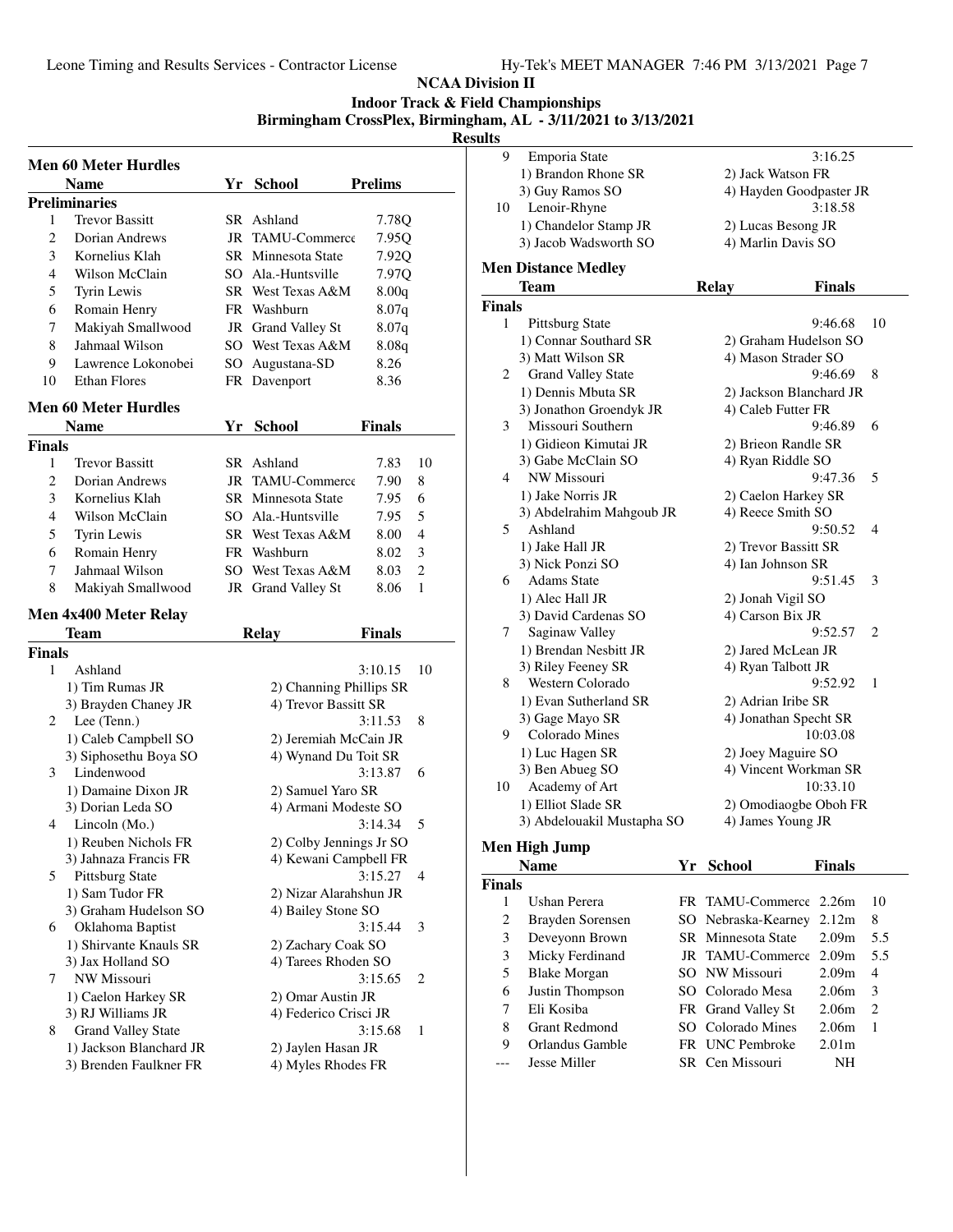**Indoor Track & Field Championships**

**Birmingham CrossPlex, Birmingham, AL - 3/11/2021 to 3/13/2021**

|                    | <b>Men Pole Vault</b>          |    |                          |               |                |
|--------------------|--------------------------------|----|--------------------------|---------------|----------------|
|                    | <b>Name</b>                    | Yr | <b>School</b>            | Finals        |                |
| <b>Finals</b>      |                                |    |                          |               |                |
| 1                  | Dorian Chaigneau               |    | FR Harding               | 5.27m         | 10             |
| 2                  | <b>Tommy Ansiel</b>            | SR | Cedarville               | 5.27m         | 8              |
| 3                  | Vincent Hobbie                 |    | JR Cen Missouri          | 5.17m         | 6              |
| 4                  | <b>Ryan Stanley</b>            |    | JR Fort Hays St          | 5.17m         | 5              |
| 5                  | Reagan Ulrich                  |    | FR Cen Missouri          | 5.07m         | 4              |
| 6                  | Dean Howard                    | SR | MO Southern              | 5.07m         | 3              |
| 7                  | Ben Raffin                     |    | JR Hillsdale             | 4.97m         | $\overline{c}$ |
| 8                  | Collin Jasin                   | JR | Tiffin                   | 4.82m         | 1              |
| ---                | Cameron Wright                 |    | JR Pittsburg St          | NH            |                |
| ---                | Hunter Potrykus                |    | FR Colorado Mines        | NΗ            |                |
|                    | <b>Men Long Jump</b>           |    |                          |               |                |
|                    | <b>Name</b>                    | Yr | <b>School</b>            | <b>Finals</b> |                |
| <b>Finals</b>      |                                |    |                          |               |                |
| 1                  | Kizan David                    |    | SR Lincoln-MO            | 7.66m         | 10             |
| 2                  | Dashaun Morgan                 |    | SR Montevallo            | 7.61m         | 8              |
| 3                  | Christopher Goodwin            |    | SR Cen Missouri          | 7.57m         | 6              |
| 4                  | Joseph Oreva-Edafiadhe         |    | FR Carson-Newman         | 7.46m         | 5              |
| 5                  | Glenn Butler                   |    | JR Lincoln-PA            | 7.45m         | 4              |
| 6                  | Christian Davis                |    | FR Concordia-StPaul      | 7.35m         | 3              |
| 7                  | Peter Ackah                    |    | JR UC-Colo. Spgs         | 7.28m         | $\overline{2}$ |
| 8                  | Naishaun Jernigan              |    | SO Chadron State         | 7.27m         | 1              |
| 9                  | Quincy Scott                   | JR | Tiffin                   | 7.17m         |                |
| 10                 | Peyton Turnage                 |    | SO UC-Colo. Spgs         | 6.70m         |                |
|                    |                                |    |                          |               |                |
|                    | <b>Men Triple Jump</b><br>Name | Yr |                          |               |                |
|                    |                                |    | <b>School</b>            | Finals        |                |
| <b>Finals</b><br>1 | Dakota Abbott                  |    | JR UC-Colo. Spgs         | 15.69m        | 10             |
| 2                  | Kizan David                    |    | SR Lincoln-MO            | 15.61m        | 8              |
| 3                  | Peniel Richard                 |    | JR West Texas A&M 15.56m |               | 6              |
| 4                  | Martin Etsey                   |    | SR Findlay               | 15.24m        | 5              |
| 5                  | Shyrone Kemp                   | JR | MSU-Moorhead             | 15.18m        | 4              |
| 6                  | Lloyd McCurdy                  | JR | Tiffin                   | 15.11m        | 3              |
| 7                  | <b>Adrain Broadus</b>          | SR | MO Southern              | 14.97m        | $\overline{2}$ |
| 8                  | Tahje Tolliver                 |    | JR Southwest Bapt        | 14.95m        | 1              |
| 9                  | Christopher Goodwin            |    | SR Cen Missouri          | 14.90m        |                |
| 10                 | Jesse Miller                   |    | SR Cen Missouri          | 14.74m        |                |
|                    |                                |    |                          |               |                |
|                    | <b>Men Shot Put</b>            |    |                          |               |                |
|                    | <b>Name</b>                    | Yr | <b>School</b>            | <b>Finals</b> |                |
| <b>Finals</b>      |                                |    |                          |               |                |
| 1                  | Ralph Casper                   | SR | Tiffin                   | 19.18m        | 10             |
| 2                  | Nikolas Curtiss                | SR | Tiffin                   | 18.93m        | 8              |
| 3                  | Nathaniel Miller               |    | JR CSU-Pueblo            | 18.78m        | 6              |
| 4                  | Justin Jenks                   |    | SO CSU-Pueblo            | 18.16m        | 5              |
| 5                  | Justin Scavarda                |    | SR Grand Valley St       | 17.95m        | 4              |
| 6                  | Zach Hancock                   |    | SR Ala.-Huntsville       | 17.86m        | 3              |
| 7                  | Martin Knauer                  |    | SR Queens-NC             | 17.72m        | $\overline{c}$ |
| 8                  | Myles Kerner                   | FR | <b>Grand Valley St</b>   | 17.56m        | 1              |
| 9                  | Jordan Garr                    |    | SR MO Western            | 17.40m        |                |
|                    |                                |    |                          |               |                |

|                                                                                                                                                                                                                                                                                                                                                                                                                                                                                                                                                                                                                                                                                                                                                                                                                                                                                                                                                                                                                                                                                                                                                                                                                                                                                                                                                     | Konner Swenson          |    |                    |                                                                                                                                                                                                                                                                                                                                |     |  |  |  |
|-----------------------------------------------------------------------------------------------------------------------------------------------------------------------------------------------------------------------------------------------------------------------------------------------------------------------------------------------------------------------------------------------------------------------------------------------------------------------------------------------------------------------------------------------------------------------------------------------------------------------------------------------------------------------------------------------------------------------------------------------------------------------------------------------------------------------------------------------------------------------------------------------------------------------------------------------------------------------------------------------------------------------------------------------------------------------------------------------------------------------------------------------------------------------------------------------------------------------------------------------------------------------------------------------------------------------------------------------------|-------------------------|----|--------------------|--------------------------------------------------------------------------------------------------------------------------------------------------------------------------------------------------------------------------------------------------------------------------------------------------------------------------------|-----|--|--|--|
| 10<br>11                                                                                                                                                                                                                                                                                                                                                                                                                                                                                                                                                                                                                                                                                                                                                                                                                                                                                                                                                                                                                                                                                                                                                                                                                                                                                                                                            | Isaiah Schafer          |    |                    |                                                                                                                                                                                                                                                                                                                                |     |  |  |  |
| 12                                                                                                                                                                                                                                                                                                                                                                                                                                                                                                                                                                                                                                                                                                                                                                                                                                                                                                                                                                                                                                                                                                                                                                                                                                                                                                                                                  |                         |    |                    |                                                                                                                                                                                                                                                                                                                                |     |  |  |  |
|                                                                                                                                                                                                                                                                                                                                                                                                                                                                                                                                                                                                                                                                                                                                                                                                                                                                                                                                                                                                                                                                                                                                                                                                                                                                                                                                                     | Tanner Berg             |    |                    |                                                                                                                                                                                                                                                                                                                                |     |  |  |  |
|                                                                                                                                                                                                                                                                                                                                                                                                                                                                                                                                                                                                                                                                                                                                                                                                                                                                                                                                                                                                                                                                                                                                                                                                                                                                                                                                                     | <b>Men Weight Throw</b> |    |                    |                                                                                                                                                                                                                                                                                                                                |     |  |  |  |
|                                                                                                                                                                                                                                                                                                                                                                                                                                                                                                                                                                                                                                                                                                                                                                                                                                                                                                                                                                                                                                                                                                                                                                                                                                                                                                                                                     | <b>Name</b>             |    | Yr School          | <b>Finals</b>                                                                                                                                                                                                                                                                                                                  |     |  |  |  |
| <b>Finals</b>                                                                                                                                                                                                                                                                                                                                                                                                                                                                                                                                                                                                                                                                                                                                                                                                                                                                                                                                                                                                                                                                                                                                                                                                                                                                                                                                       |                         |    |                    |                                                                                                                                                                                                                                                                                                                                |     |  |  |  |
| 1                                                                                                                                                                                                                                                                                                                                                                                                                                                                                                                                                                                                                                                                                                                                                                                                                                                                                                                                                                                                                                                                                                                                                                                                                                                                                                                                                   |                         |    |                    | 22.45m                                                                                                                                                                                                                                                                                                                         | 10  |  |  |  |
| $\overline{c}$                                                                                                                                                                                                                                                                                                                                                                                                                                                                                                                                                                                                                                                                                                                                                                                                                                                                                                                                                                                                                                                                                                                                                                                                                                                                                                                                      | Decio Andrade           |    |                    | 21.77m                                                                                                                                                                                                                                                                                                                         | 8   |  |  |  |
| 3                                                                                                                                                                                                                                                                                                                                                                                                                                                                                                                                                                                                                                                                                                                                                                                                                                                                                                                                                                                                                                                                                                                                                                                                                                                                                                                                                   |                         |    |                    | 21.68m                                                                                                                                                                                                                                                                                                                         | 6   |  |  |  |
| 4                                                                                                                                                                                                                                                                                                                                                                                                                                                                                                                                                                                                                                                                                                                                                                                                                                                                                                                                                                                                                                                                                                                                                                                                                                                                                                                                                   | <b>Brent Fairbanks</b>  |    |                    | 21.50m                                                                                                                                                                                                                                                                                                                         | 5   |  |  |  |
| 5                                                                                                                                                                                                                                                                                                                                                                                                                                                                                                                                                                                                                                                                                                                                                                                                                                                                                                                                                                                                                                                                                                                                                                                                                                                                                                                                                   | Josh Fulmer             |    |                    | 20.24m                                                                                                                                                                                                                                                                                                                         | 4   |  |  |  |
| 6                                                                                                                                                                                                                                                                                                                                                                                                                                                                                                                                                                                                                                                                                                                                                                                                                                                                                                                                                                                                                                                                                                                                                                                                                                                                                                                                                   | Justin Scavarda         |    |                    | 19.74m                                                                                                                                                                                                                                                                                                                         | 3   |  |  |  |
| 7                                                                                                                                                                                                                                                                                                                                                                                                                                                                                                                                                                                                                                                                                                                                                                                                                                                                                                                                                                                                                                                                                                                                                                                                                                                                                                                                                   | Leon White              |    |                    | 19.59m                                                                                                                                                                                                                                                                                                                         | 2   |  |  |  |
|                                                                                                                                                                                                                                                                                                                                                                                                                                                                                                                                                                                                                                                                                                                                                                                                                                                                                                                                                                                                                                                                                                                                                                                                                                                                                                                                                     |                         |    |                    | 19.45m                                                                                                                                                                                                                                                                                                                         | 1   |  |  |  |
| 9                                                                                                                                                                                                                                                                                                                                                                                                                                                                                                                                                                                                                                                                                                                                                                                                                                                                                                                                                                                                                                                                                                                                                                                                                                                                                                                                                   |                         |    |                    | 19.23m                                                                                                                                                                                                                                                                                                                         |     |  |  |  |
|                                                                                                                                                                                                                                                                                                                                                                                                                                                                                                                                                                                                                                                                                                                                                                                                                                                                                                                                                                                                                                                                                                                                                                                                                                                                                                                                                     | Noah Koch               |    |                    |                                                                                                                                                                                                                                                                                                                                |     |  |  |  |
| 11                                                                                                                                                                                                                                                                                                                                                                                                                                                                                                                                                                                                                                                                                                                                                                                                                                                                                                                                                                                                                                                                                                                                                                                                                                                                                                                                                  |                         |    |                    |                                                                                                                                                                                                                                                                                                                                |     |  |  |  |
|                                                                                                                                                                                                                                                                                                                                                                                                                                                                                                                                                                                                                                                                                                                                                                                                                                                                                                                                                                                                                                                                                                                                                                                                                                                                                                                                                     |                         |    |                    |                                                                                                                                                                                                                                                                                                                                |     |  |  |  |
| 13                                                                                                                                                                                                                                                                                                                                                                                                                                                                                                                                                                                                                                                                                                                                                                                                                                                                                                                                                                                                                                                                                                                                                                                                                                                                                                                                                  | Cade Kalkowski          |    |                    |                                                                                                                                                                                                                                                                                                                                |     |  |  |  |
| ---                                                                                                                                                                                                                                                                                                                                                                                                                                                                                                                                                                                                                                                                                                                                                                                                                                                                                                                                                                                                                                                                                                                                                                                                                                                                                                                                                 |                         |    |                    |                                                                                                                                                                                                                                                                                                                                |     |  |  |  |
|                                                                                                                                                                                                                                                                                                                                                                                                                                                                                                                                                                                                                                                                                                                                                                                                                                                                                                                                                                                                                                                                                                                                                                                                                                                                                                                                                     |                         |    |                    |                                                                                                                                                                                                                                                                                                                                |     |  |  |  |
|                                                                                                                                                                                                                                                                                                                                                                                                                                                                                                                                                                                                                                                                                                                                                                                                                                                                                                                                                                                                                                                                                                                                                                                                                                                                                                                                                     |                         |    |                    |                                                                                                                                                                                                                                                                                                                                |     |  |  |  |
|                                                                                                                                                                                                                                                                                                                                                                                                                                                                                                                                                                                                                                                                                                                                                                                                                                                                                                                                                                                                                                                                                                                                                                                                                                                                                                                                                     |                         |    |                    |                                                                                                                                                                                                                                                                                                                                |     |  |  |  |
|                                                                                                                                                                                                                                                                                                                                                                                                                                                                                                                                                                                                                                                                                                                                                                                                                                                                                                                                                                                                                                                                                                                                                                                                                                                                                                                                                     |                         |    |                    |                                                                                                                                                                                                                                                                                                                                |     |  |  |  |
| 1                                                                                                                                                                                                                                                                                                                                                                                                                                                                                                                                                                                                                                                                                                                                                                                                                                                                                                                                                                                                                                                                                                                                                                                                                                                                                                                                                   |                         |    |                    | 6.95                                                                                                                                                                                                                                                                                                                           | 900 |  |  |  |
|                                                                                                                                                                                                                                                                                                                                                                                                                                                                                                                                                                                                                                                                                                                                                                                                                                                                                                                                                                                                                                                                                                                                                                                                                                                                                                                                                     | Jacob Wadsworth         |    |                    | 6.99                                                                                                                                                                                                                                                                                                                           | 886 |  |  |  |
|                                                                                                                                                                                                                                                                                                                                                                                                                                                                                                                                                                                                                                                                                                                                                                                                                                                                                                                                                                                                                                                                                                                                                                                                                                                                                                                                                     |                         |    |                    | 7.04                                                                                                                                                                                                                                                                                                                           | 868 |  |  |  |
| 4                                                                                                                                                                                                                                                                                                                                                                                                                                                                                                                                                                                                                                                                                                                                                                                                                                                                                                                                                                                                                                                                                                                                                                                                                                                                                                                                                   | Trey Mooney             |    |                    | 7.19                                                                                                                                                                                                                                                                                                                           | 816 |  |  |  |
| 5                                                                                                                                                                                                                                                                                                                                                                                                                                                                                                                                                                                                                                                                                                                                                                                                                                                                                                                                                                                                                                                                                                                                                                                                                                                                                                                                                   |                         |    |                    | 7.22                                                                                                                                                                                                                                                                                                                           | 806 |  |  |  |
| 6                                                                                                                                                                                                                                                                                                                                                                                                                                                                                                                                                                                                                                                                                                                                                                                                                                                                                                                                                                                                                                                                                                                                                                                                                                                                                                                                                   | Tyl Woelber             | JR |                    | 7.28                                                                                                                                                                                                                                                                                                                           | 785 |  |  |  |
| 7                                                                                                                                                                                                                                                                                                                                                                                                                                                                                                                                                                                                                                                                                                                                                                                                                                                                                                                                                                                                                                                                                                                                                                                                                                                                                                                                                   | <b>Travis Moore</b>     | SR | Ashland            | 7.34                                                                                                                                                                                                                                                                                                                           | 765 |  |  |  |
| 8                                                                                                                                                                                                                                                                                                                                                                                                                                                                                                                                                                                                                                                                                                                                                                                                                                                                                                                                                                                                                                                                                                                                                                                                                                                                                                                                                   | Hunter Jones            |    |                    | 7.56                                                                                                                                                                                                                                                                                                                           | 694 |  |  |  |
|                                                                                                                                                                                                                                                                                                                                                                                                                                                                                                                                                                                                                                                                                                                                                                                                                                                                                                                                                                                                                                                                                                                                                                                                                                                                                                                                                     |                         |    |                    |                                                                                                                                                                                                                                                                                                                                |     |  |  |  |
|                                                                                                                                                                                                                                                                                                                                                                                                                                                                                                                                                                                                                                                                                                                                                                                                                                                                                                                                                                                                                                                                                                                                                                                                                                                                                                                                                     |                         |    |                    | JR Pittsburg St<br>16.97m<br>16.92m<br>JR Davenport<br><b>SR</b> Northern State<br>16.00m<br>18.51m<br>18.45m<br>18.13m<br>18.10m<br><b>FOUL</b><br>Finals<br><b>Finals</b><br>2:39.09<br>884<br>2:43.65<br>833<br>824<br>2:44.47<br>816<br>2:48.80<br>778<br>2:49.14<br>775<br>766<br>2:49.98<br>DNF<br>Finals<br>8.13<br>949 |     |  |  |  |
|                                                                                                                                                                                                                                                                                                                                                                                                                                                                                                                                                                                                                                                                                                                                                                                                                                                                                                                                                                                                                                                                                                                                                                                                                                                                                                                                                     |                         |    |                    |                                                                                                                                                                                                                                                                                                                                |     |  |  |  |
|                                                                                                                                                                                                                                                                                                                                                                                                                                                                                                                                                                                                                                                                                                                                                                                                                                                                                                                                                                                                                                                                                                                                                                                                                                                                                                                                                     |                         |    |                    |                                                                                                                                                                                                                                                                                                                                |     |  |  |  |
|                                                                                                                                                                                                                                                                                                                                                                                                                                                                                                                                                                                                                                                                                                                                                                                                                                                                                                                                                                                                                                                                                                                                                                                                                                                                                                                                                     |                         |    |                    |                                                                                                                                                                                                                                                                                                                                |     |  |  |  |
|                                                                                                                                                                                                                                                                                                                                                                                                                                                                                                                                                                                                                                                                                                                                                                                                                                                                                                                                                                                                                                                                                                                                                                                                                                                                                                                                                     |                         |    |                    |                                                                                                                                                                                                                                                                                                                                |     |  |  |  |
|                                                                                                                                                                                                                                                                                                                                                                                                                                                                                                                                                                                                                                                                                                                                                                                                                                                                                                                                                                                                                                                                                                                                                                                                                                                                                                                                                     |                         |    |                    |                                                                                                                                                                                                                                                                                                                                |     |  |  |  |
|                                                                                                                                                                                                                                                                                                                                                                                                                                                                                                                                                                                                                                                                                                                                                                                                                                                                                                                                                                                                                                                                                                                                                                                                                                                                                                                                                     |                         |    |                    |                                                                                                                                                                                                                                                                                                                                |     |  |  |  |
|                                                                                                                                                                                                                                                                                                                                                                                                                                                                                                                                                                                                                                                                                                                                                                                                                                                                                                                                                                                                                                                                                                                                                                                                                                                                                                                                                     |                         |    |                    |                                                                                                                                                                                                                                                                                                                                |     |  |  |  |
|                                                                                                                                                                                                                                                                                                                                                                                                                                                                                                                                                                                                                                                                                                                                                                                                                                                                                                                                                                                                                                                                                                                                                                                                                                                                                                                                                     |                         |    |                    |                                                                                                                                                                                                                                                                                                                                |     |  |  |  |
|                                                                                                                                                                                                                                                                                                                                                                                                                                                                                                                                                                                                                                                                                                                                                                                                                                                                                                                                                                                                                                                                                                                                                                                                                                                                                                                                                     |                         |    |                    |                                                                                                                                                                                                                                                                                                                                |     |  |  |  |
|                                                                                                                                                                                                                                                                                                                                                                                                                                                                                                                                                                                                                                                                                                                                                                                                                                                                                                                                                                                                                                                                                                                                                                                                                                                                                                                                                     |                         |    |                    |                                                                                                                                                                                                                                                                                                                                |     |  |  |  |
|                                                                                                                                                                                                                                                                                                                                                                                                                                                                                                                                                                                                                                                                                                                                                                                                                                                                                                                                                                                                                                                                                                                                                                                                                                                                                                                                                     |                         |    |                    |                                                                                                                                                                                                                                                                                                                                |     |  |  |  |
| <b>Sterling Mungro</b><br>SR Findlay<br>JR Angelo State<br><b>SR</b> Northern State<br><b>Tanner Berg</b><br>SR Ashland<br>SR MO Southern<br>SR Grand Valley St<br>SR Grand Valley St<br>SR Grand Valley St<br>8<br><b>Hunter Harding</b><br>SO MO Southern<br>Peyton Barton<br>FR Ashland<br>10<br>Cody Patterson<br>SR Ashland<br>12<br>Nick Hudson<br>JR Minnesota State<br>SR Wayne State-NE<br>Cole Christoffersen<br>SR Wayne State-NE<br>Heptathlon: #1 Men 60 Meter Dash Heptathlon<br><b>Name</b><br>Yr School<br><b>Finals</b><br><b>Tanner Raubenstine</b><br>SR Emporia St.<br>$\overline{c}$<br>Lenoir-Rhyne<br>SO<br>3<br>SR TAMU-Kingsville<br>Johnathon Harper<br>JR Pittsburg St<br><b>Matthew Pieper</b><br>SR Fort Hays St<br>Augustana-SD<br>FR Pittsburg St<br>Heptathlon: #7 Men 1000 Meter Run Heptathlon<br><b>School</b><br><b>Name</b><br>Yr<br><b>Finals</b><br>1<br><b>Travis Moore</b><br>SR Ashland<br>2<br><b>Matthew Pieper</b><br>SR Fort Hays St<br>3<br>SO Lenoir-Rhyne<br>Jacob Wadsworth<br>Johnathon Harper<br>SR TAMU-Kingsville 2:45.29<br>4<br>5<br>Tyl Woelber<br>Augustana-SD<br>JR<br>6<br>JR Pittsburg St<br>Trey Mooney<br>Hunter Jones<br>FR Pittsburg St<br>7<br><b>Tanner Raubenstine</b><br>SR Emporia St.<br>$---$<br>Heptathlon: #5 Men 60 Meter Hurdles Heptathlon<br>Yr School<br><b>Name</b> |                         |    |                    |                                                                                                                                                                                                                                                                                                                                |     |  |  |  |
| <b>Finals</b>                                                                                                                                                                                                                                                                                                                                                                                                                                                                                                                                                                                                                                                                                                                                                                                                                                                                                                                                                                                                                                                                                                                                                                                                                                                                                                                                       |                         |    |                    |                                                                                                                                                                                                                                                                                                                                |     |  |  |  |
| 1                                                                                                                                                                                                                                                                                                                                                                                                                                                                                                                                                                                                                                                                                                                                                                                                                                                                                                                                                                                                                                                                                                                                                                                                                                                                                                                                                   | Johnathon Harper        |    | SR TAMU-Kingsville |                                                                                                                                                                                                                                                                                                                                |     |  |  |  |
| 2                                                                                                                                                                                                                                                                                                                                                                                                                                                                                                                                                                                                                                                                                                                                                                                                                                                                                                                                                                                                                                                                                                                                                                                                                                                                                                                                                   | Travis Moore            |    | SR Ashland         | 8.38                                                                                                                                                                                                                                                                                                                           | 888 |  |  |  |

| 3 Hunter Jones   | FR Pittsburg St | 8.46 | 869 |
|------------------|-----------------|------|-----|
| 4 Trey Mooney    | JR Pittsburg St | 8.69 | 816 |
| 5 Tyl Woelber    | JR Augustana-SD | 8.72 | 809 |
| 6 Matthew Pieper | SR Fort Hays St | 8.81 | 788 |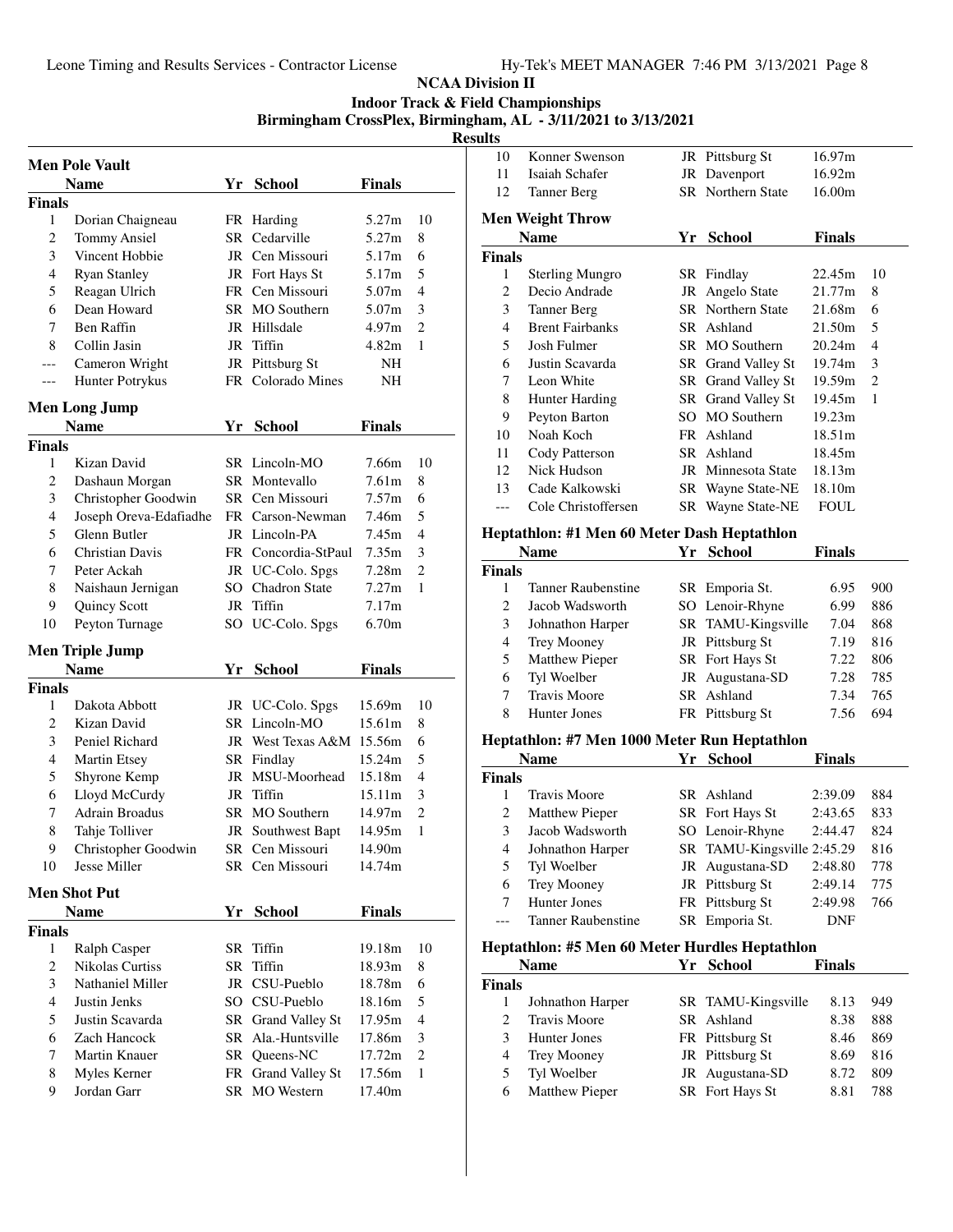### **NCAA Division II Indoor Track & Field Championships Birmingham CrossPlex, Birmingham, AL - 3/11/2021 to 3/13/2021**

|                            |                                              |    | Finals  (Heptathlon: #5 Men 60 Meter Hurdles Heptathlon) |                   |            |
|----------------------------|----------------------------------------------|----|----------------------------------------------------------|-------------------|------------|
|                            | <b>Name</b>                                  |    | Yr School                                                | <b>Finals</b>     |            |
| 7                          | Jacob Wadsworth                              |    | SO Lenoir-Rhyne                                          | 8.85              | 779        |
| $---$                      | <b>Tanner Raubenstine</b>                    |    | SR Emporia St.                                           | DNF               |            |
|                            | Heptathlon: #4 Men High Jump Heptathlon      |    |                                                          |                   |            |
|                            | <b>Name</b>                                  |    | Yr School                                                | <b>Finals</b>     |            |
| Finals                     |                                              |    |                                                          |                   |            |
| 1                          | Tyl Woelber                                  |    | JR Augustana-SD                                          | 2.03m             | 831        |
| 2                          | Trey Mooney                                  |    | JR Pittsburg St                                          | 2.00 <sub>m</sub> | 803        |
| $\overline{c}$             | Jacob Wadsworth                              |    | SO Lenoir-Rhyne                                          | 2.00 <sub>m</sub> | 803        |
| $\overline{4}$             | Hunter Jones                                 |    | FR Pittsburg St                                          | 1.97m             | 776        |
| 5                          | <b>Matthew Pieper</b>                        |    | SR Fort Hays St                                          | 1.85m             | 670        |
| 5                          | Travis Moore                                 |    | SR Ashland                                               | 1.85m             | 670        |
| 7                          | Johnathon Harper                             |    | SR TAMU-Kingsville                                       | 1.82m             | 644        |
| $\overline{a}$             | <b>Tanner Raubenstine</b>                    |    | SR Emporia St.                                           | NH                |            |
|                            | Heptathlon: #6 Men Pole Vault Heptathlon     |    |                                                          |                   |            |
|                            | <b>Name</b>                                  |    | Yr School                                                | <b>Finals</b>     |            |
| Finals                     |                                              |    |                                                          |                   |            |
| 1                          | Johnathon Harper                             |    | SR TAMU-Kingsville                                       | 4.70m             | 819        |
| 2                          | Trey Mooney                                  |    | JR Pittsburg St                                          | 4.50m             | 760        |
| 3                          | Hunter Jones                                 |    | FR Pittsburg St                                          | 4.40m             | 731        |
| $\overline{4}$             | Jacob Wadsworth                              |    | SO Lenoir-Rhyne                                          | 4.20m             | 673        |
| $\mathfrak s$              | Tyl Woelber                                  |    | JR Augustana-SD                                          | 4.00m             | 617        |
| 5                          | Travis Moore                                 |    | SR Ashland                                               | 4.00m             | 617        |
| 5                          | Matthew Pieper                               |    | SR Fort Hays St                                          | 4.00m             | 617        |
| $\overline{a}$             | Tanner Raubenstine                           |    | SR Emporia St.                                           | NH                |            |
|                            | Heptathlon: #2 Men Long Jump Heptathlon      |    |                                                          |                   |            |
|                            | <b>Name</b>                                  |    | Yr School                                                | Finals            |            |
|                            |                                              |    |                                                          |                   |            |
|                            |                                              |    |                                                          |                   |            |
| 1                          | Trey Mooney                                  |    | JR Pittsburg St                                          | 7.11m             | 840        |
| $\overline{c}$             | Matthew Pieper                               |    | SR Fort Hays St                                          | 7.10m             | 838        |
| 3                          | Jacob Wadsworth                              |    | SO Lenoir-Rhyne                                          | 6.96m             | 804        |
| $\overline{4}$             | Tyl Woelber                                  |    | JR Augustana-SD                                          | 6.86m             | 781        |
| 5                          | Johnathon Harper                             |    | SR TAMU-Kingsville                                       | 6.72m             | 748        |
| 6                          | <b>Travis Moore</b>                          |    | SR Ashland                                               | 6.56m             | 711        |
| 7                          | Hunter Jones                                 |    | FR Pittsburg St                                          | 6.32m             | 657        |
| 8                          | <b>Tanner Raubenstine</b>                    |    | SR Emporia St.                                           | 4.75m             | 335        |
|                            | Heptathlon: #3 Men Shot Put Heptathlon       |    |                                                          |                   |            |
|                            | <b>Name</b>                                  |    | Yr School                                                | <b>Finals</b>     |            |
|                            |                                              |    |                                                          |                   |            |
| 1                          | Trey Mooney                                  |    | JR Pittsburg St                                          | 14.46m            | 757        |
| $\mathbf{2}$               | <b>Travis Moore</b>                          |    | SR Ashland                                               | 14.05m            | 731        |
| 3                          | Johnathon Harper                             | SR | TAMU-Kingsville 13.23m                                   |                   | 681        |
| $\overline{4}$             | Hunter Jones                                 |    | FR Pittsburg St                                          | 12.26m            | 622        |
| 5                          | Tyl Woelber                                  |    | JR Augustana-SD                                          | 12.00m            | 606        |
| 6                          | Matthew Pieper                               |    | SR Fort Hays St                                          | 11.29m            | 563        |
| Finals<br>Finals<br>7<br>8 | Jacob Wadsworth<br><b>Tanner Raubenstine</b> |    | SO Lenoir-Rhyne<br>SR Emporia St.                        | 9.54m<br>6.45m    | 458<br>275 |

|        | <b>Name</b>         | Yr School          | <b>Finals</b> |                             |
|--------|---------------------|--------------------|---------------|-----------------------------|
| Finals |                     |                    |               |                             |
|        | Trey Mooney         | JR Pittsburg St    | 5567          | 10                          |
| 2      | Johnathon Harper    | SR TAMU-Kingsville | 5525          | 8                           |
| 3      | <b>Travis Moore</b> | SR Ashland         | 5266          | 6                           |
| 4      | Jacob Wadsworth     | SO Lenoir-Rhyne    | 5227          | 5                           |
| 5      | Tyl Woelber         | JR Augustana-SD    | 5207          | 4                           |
| 6      | Hunter Jones        | FR Pittsburg St    | 5115          | 3                           |
|        | Matthew Pieper      | SR Fort Hays St    | 5115          | $\mathcal{D}_{\mathcal{L}}$ |
| 8      | Tanner Raubenstine  | SR Emporia St.     | 1510          | 1                           |

|     | Women - Team Rankings - 17 Events Scored |                         |
|-----|------------------------------------------|-------------------------|
|     | 1) Grand Valley State                    | 93                      |
|     | 2) Minnesota State                       | 40                      |
|     | 3) West Texas A&M                        | 37                      |
|     | 4) Central Missouri                      | 36.5                    |
|     | 5) Saginaw Valley                        | 35                      |
|     | 6) CSU-Pueblo                            | 32                      |
|     | 7) Indianapolis                          | 24                      |
|     | 8) UC-Colo. Spgs.                        | 21                      |
|     | 9) Missouri Southern                     | 20                      |
|     | 10) Pittsburg State                      | 19                      |
|     | 10) Hillsdale                            | 19                      |
|     | 12) Augustana (S.D.)                     | 18                      |
|     | 12) Colorado Mesa                        | 18                      |
|     | 14) Tiffin                               | 15                      |
|     | 15) U-Mary                               | 13                      |
|     | 16) Fort Hays State                      | 12                      |
|     | 16) Adams State                          | 12                      |
|     | 18) Southwest Baptist                    | 11                      |
|     | 19) Concordia-St. Paul                   | 10                      |
|     | 19) Queens $(N.C.)$                      | 10                      |
|     | 19) Lee (Tenn.)                          | 10                      |
|     | 22) Lincoln (Mo.)                        | 9                       |
|     | 23) Southern Indiana                     | 8                       |
|     | 23) Colorado Mines                       | 8                       |
|     | 23) Wayne State (Neb.)                   | 8                       |
|     | 23) Ashland                              | 8                       |
|     | 23) Washburn                             | $\,8\,$                 |
|     | 23) Emmanuel (Ga.)                       | 8                       |
|     | 23) Black Hills State                    | 8                       |
|     | 23) Angelo State                         | 8                       |
|     | 23) Academy of Art                       | 8                       |
|     | 32) Findlay                              | 7.5                     |
|     | 33) Christian Bros.                      | 7                       |
|     | 34) Malone                               | 6                       |
|     | 34) Mississippi College                  | 6                       |
|     | 34) TAMU-Commerce                        | 6                       |
|     | 34) Walsh                                | 6                       |
| 38) | Winona State                             | 5                       |
|     | 38) Bemidji State                        | 5                       |
|     | 40) NW Missouri                          | $\overline{\mathbf{4}}$ |
|     | 40) Northern State                       | $\overline{\mathbf{4}}$ |
|     | 40) Lewis                                | $\overline{4}$          |
|     | 43) Minnesota-Duluth                     | 3                       |
| 43) | Nebraska-Kearney                         | $\overline{\mathbf{3}}$ |